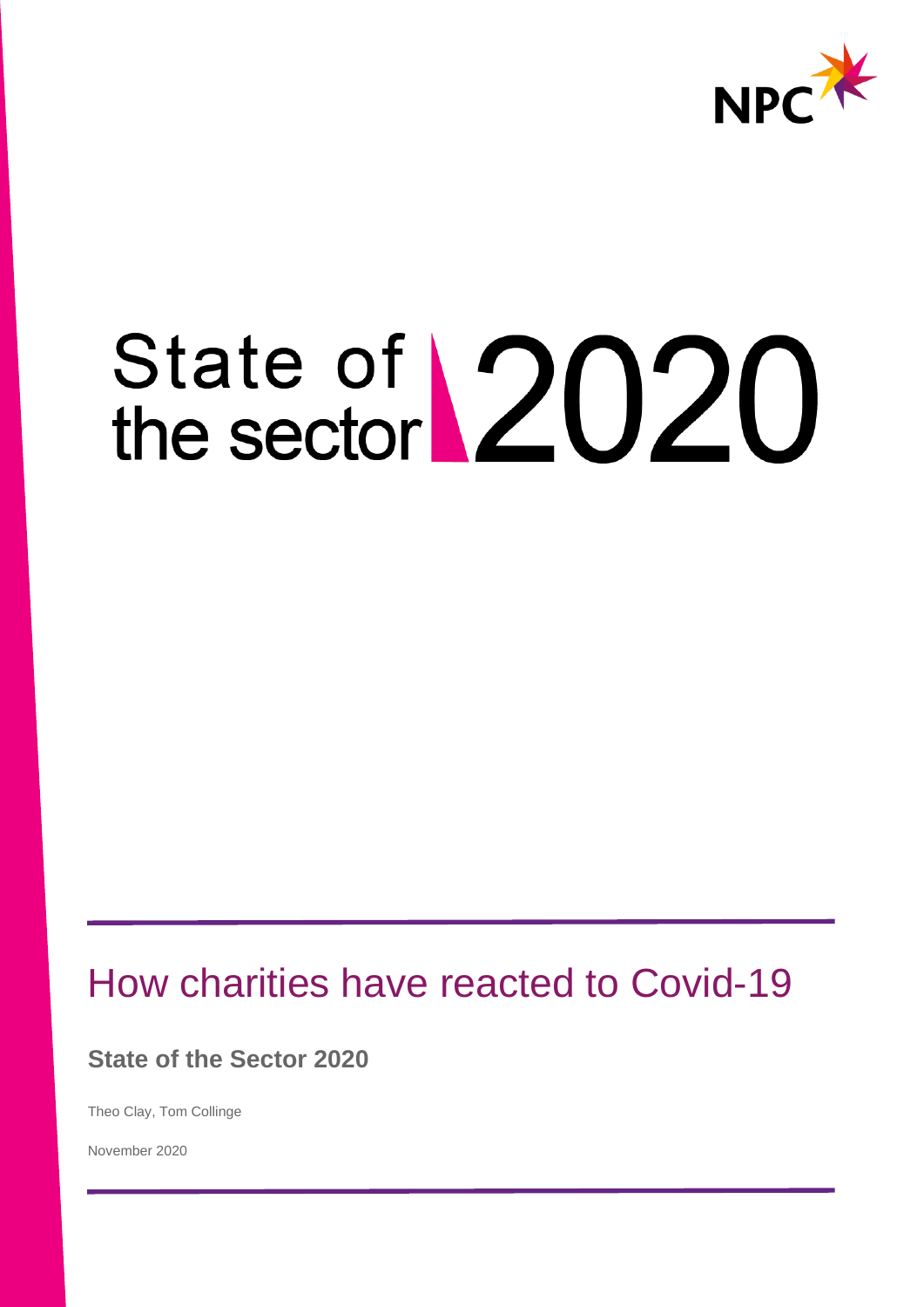# **Contents**



#### **About State of the Sector and this paper**

NPC's State of the Sector initiative began in 2017. We set out to understand the charity sector and explore how it understands itself. Our research has charted change over time through quantitative and qualitative methods, along with essays and viewpoints from sector leaders.

This is the initiative's final output for 2020, a year when the world was turned upside down, making it more vital than ever that we understand the challenges charities face and how they plan to address them. By understanding how charities have reacted to the crisis, we can think critically about what this might mean for their future, and most importantly for their beneficiaries.

In this paper, we illustrate how the social needs served by an already overstretched sector have increased and intensified, with coronavirus creating new needs and making the work of charities more difficult. We were told that it's getting tougher to secure funding, and heard how rapid change makes it hard for charities to deliver on existing funding requirements. At a time when charities are never more needed, important activities are being stripped back to meet emergency demand and some user involvement best practice is falling away.

We track how charities have responded, whether by broadening the range of activities they do, attempting to maintain the same activities, or by cutting back to a narrower range of activities. We make recommendations for each, as well as for funders and policymakers.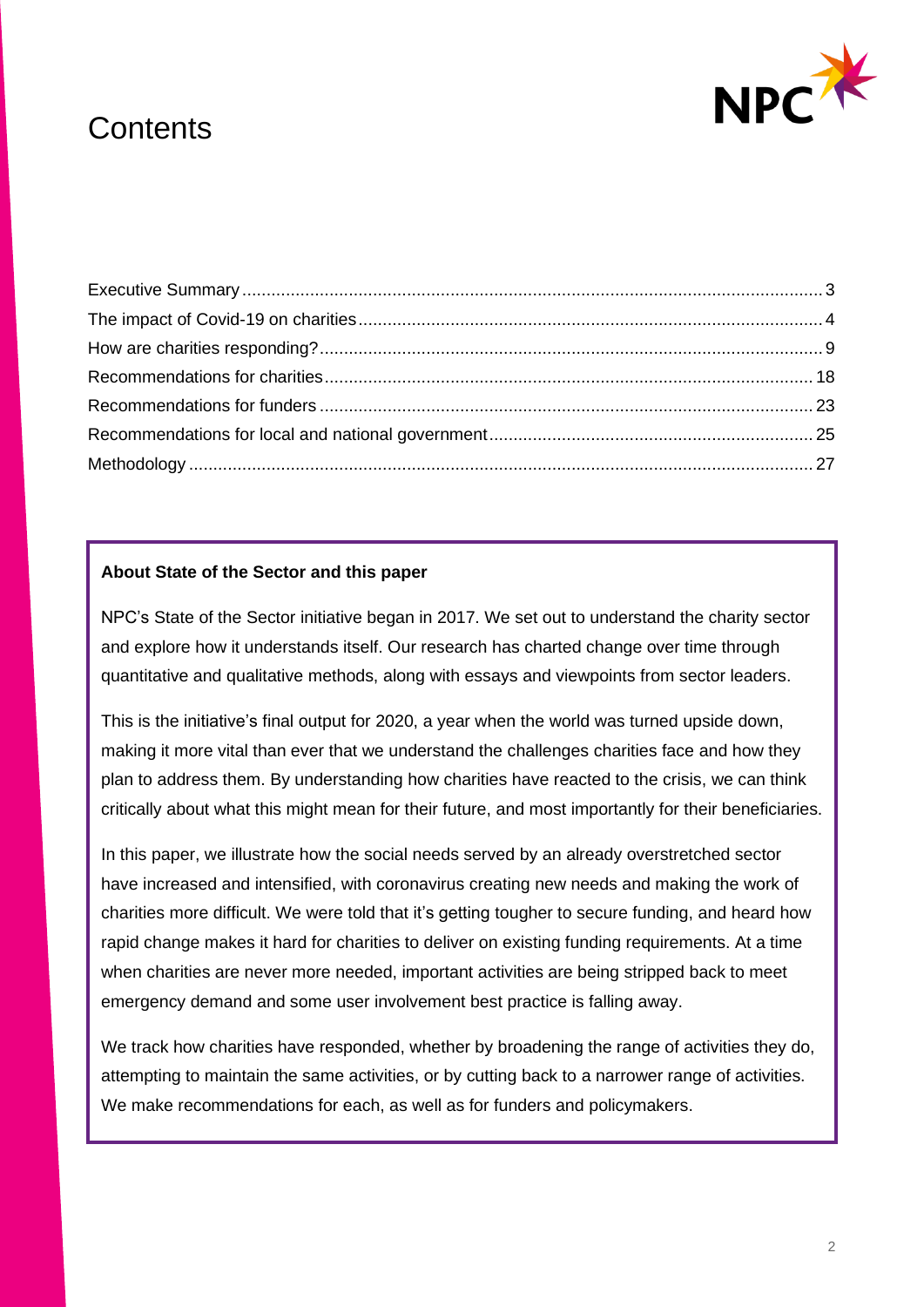## <span id="page-2-0"></span>Executive Summary

This report uses interviews, focus groups and an online survey of the sector to paint a detailed picture of how Covid-19 is changing charities and what this means for the future. It aims to be useful to charities, helping them see their own work in context and offering practical recommendations, but also of use to funders, philanthropists and policymakers with an interest in the health and future of the charity sector.

We found that Covid-19 is changing the sector, but in divergent ways. The challenges are numerous, varied, and experienced very differently by different charities. Of course, funding is generally regarded by charities as lacking, but charities also told us that they felt a lack of recognition for their work in wider society was the main thing holding them back.

And charities have all responded differently to these challenges. Some charities have been broadening their activities to meet new needs or to reflect existing needs becoming deeper and more complex. Others have focused on maintaining the same activities they offered before, but often they have had to offer these via new mediums, such as digitally. Finally, many charities have been prompted by the crisis to refocus on their core offering and have reduced their range of activities.

We have taken these three broad reactions and analysed their potential for impact, effect on staff, and financial sustainability. No one charity will fit exactly into a category, but we hope they will see themselves in elements of these archetypes and find our analysis useful.

**The key factor to draw attention to is that very few charities we spoke to had the capacity to think about the impact of these shifts on their beneficiaries or themselves. This is understandable, but if charities are to get the recognition they deserve for their role in the crisis, they will need evidence to point at. So, we have suggested proportional and sensible ways to build these activities into their work, sensitive to the capacity constraints charities told us about. We also argue funders should offer flexible funding which empowers charities to do this work.** 

**Finally, central and local government should take a holistic view of the impact made by charities in the crisis. This includes looking at evidence of impact from across the sector and not overlooking charities who may at first not seem 'coronavirus-relevant'.**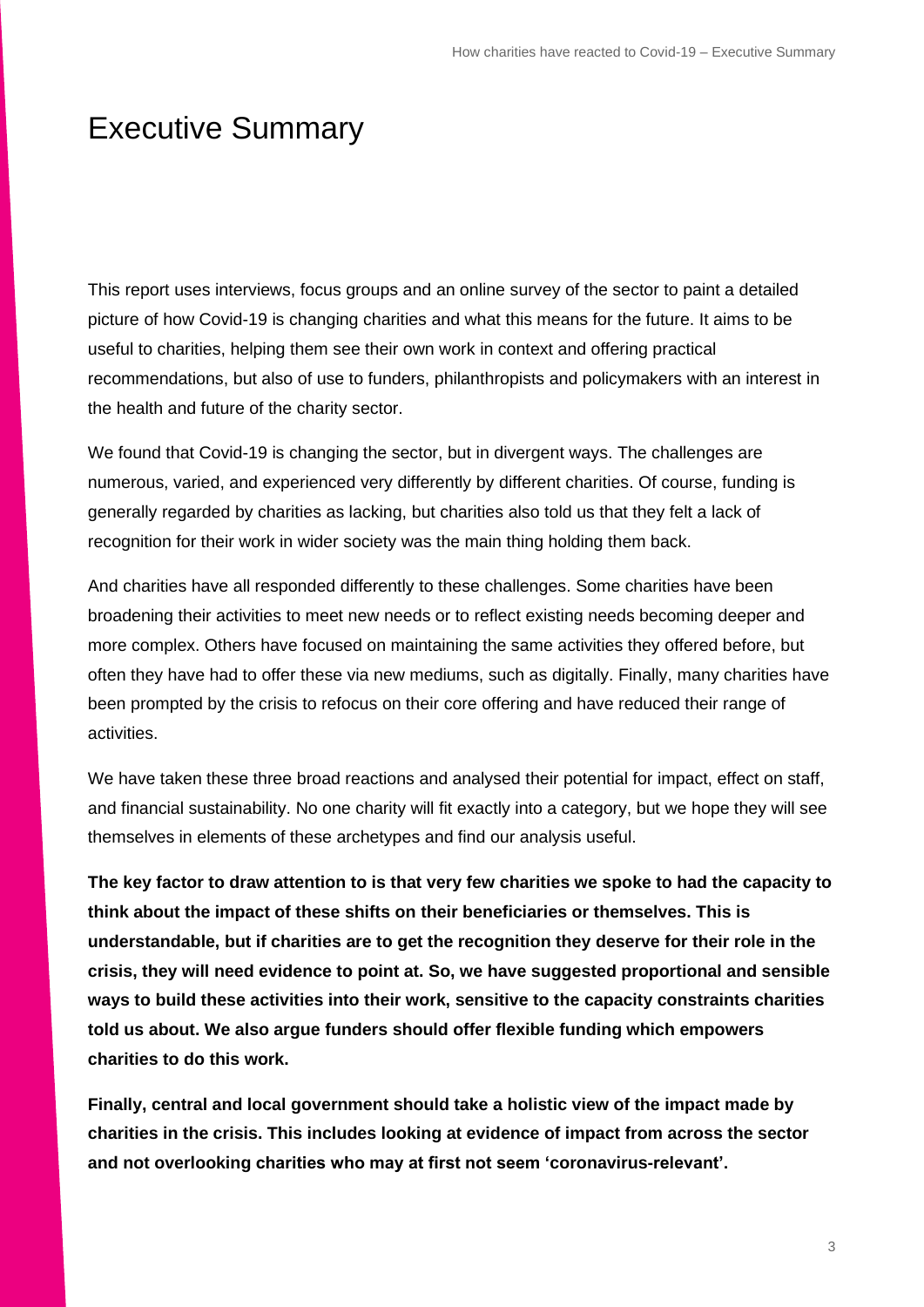# <span id="page-3-0"></span>The impact of Covid-19 on charities

## **Pre-crisis needs have increased and intensified**

The most pressing Covid-19 impact for charities is growing beneficiary needs. Most of our interviewees and nine in ten of our survey respondents reported increased need since the pandemic hit. This is driven by a range of factors, such as traditional support channels being cut off, statutory services shutting, and mental health issues spiralling.

*'We've increasingly carried the burden of statutory services … we were facing these issues before the pandemic but we've now got a greater influx of more complex issues than ever before.'*

**Ingrid Tennessee, CEO, QVT**

## **Coronavirus itself is creating new needs**

The pandemic has created a range of new needs related to, but separate from the need that came before it. For example, social housing providers must now provide food and entertainment for residents who cannot get out. Furthermore, evidence shows that some people who previously never needed charities are now relying on their services for the first time because of the pandemic.<sup>1</sup>

*'I think that the pandemic has meant you naturally take on a broader challenge that you are not necessarily set up to do. As an example, Barnardo's does not naturally deliver food parcels or tech to children, but we have done a huge amount of these the last couple of months. Not because we received funding to do it but instead families told us that was what they needed.'*

**Debbie Moss, Chief of Staff, Barnardo's**

<sup>1</sup> <https://www.thinknpc.org/resource-hub/our-analysis-of-covid-19-data-from-turn2us/>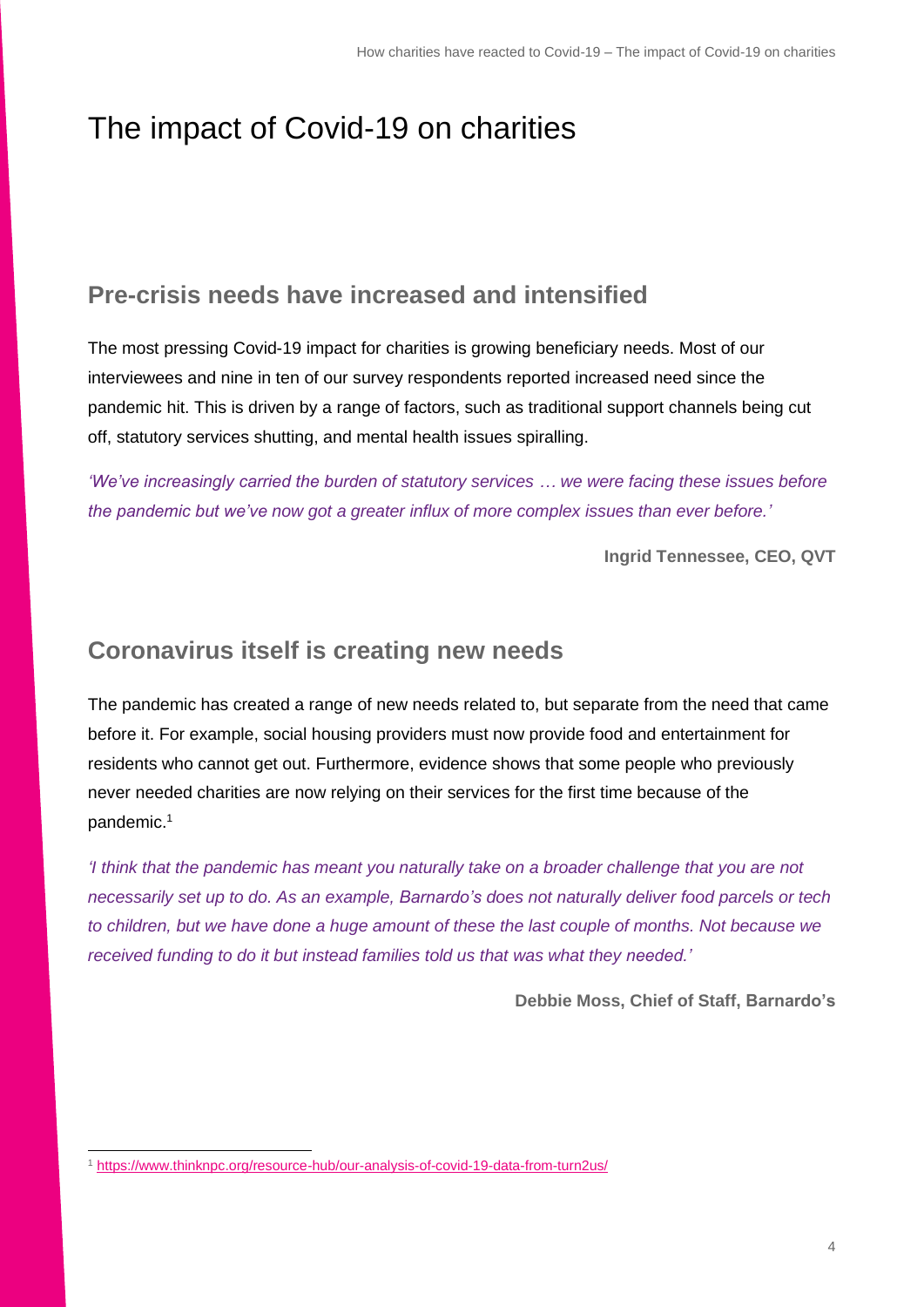## **Covid-19 makes delivering services more difficult**

Lockdowns and social distancing regulations have made life harder for all charities since they began in March. As we write this, a second lockdown is compounding many of the issues described above. Charities who deliver in-person services and meet people's essential needs told us they were finding it difficult to continue, at least in a covid-compliant way. Other charities said they couldn't even get to their beneficiaries, as their delivery model was reliant on institutions which have shut or imposed restrictions, such as [schools,](https://www.thinknpc.org/blog/back-to-school-for-charities/) libraries or prisons. At NPC, we documented [the issues charities were facing getting into prisons last year,](https://www.thinknpc.org/resource-hub/how-are-charities-accessing-people-in-prison-to-deliver-vital-services/) but the pandemic has made face-toface access close to impossible.

Since March, nearly all charities have had to adapt their delivery model. For most, this has meant moving some aspects of their work online and working remotely to comply with social distancing regulations. Some charities, services and communities are better suited to a remote delivery model than others. Many charities have adapted admirably, but interviewees told us that digital is not a replacement for face-to-face delivery and that it has its own drawbacks: not least that many of the people that charities work with are digitally excluded in some way.

## **Some needs have temporarily eased**

In some cases, lockdowns and social distancing regulations have led to a brief respite in need (though not necessarily a respite in running costs for charities). Charities find this difficult to talk about, but as a hypothetical example, a charity who delivered health services at football matches will have seen that need, in that context, reduce dramatically due to the collapse of the live events industry. This is different from where the need remains but simply can no longer be reached, for example where an institution has closed its doors, as in prisons. It has left charities unsure of how to react, given that this ease in demand will only be temporary.

## **It's getting tougher to secure funding**

For charities to meet the growing needs discussed above, they must have the resources to do so. The response by many independent funders at the start of the pandemic, to stand by their grantees, has been rightly celebrated in the sector. Many funders quickly made emergency pots of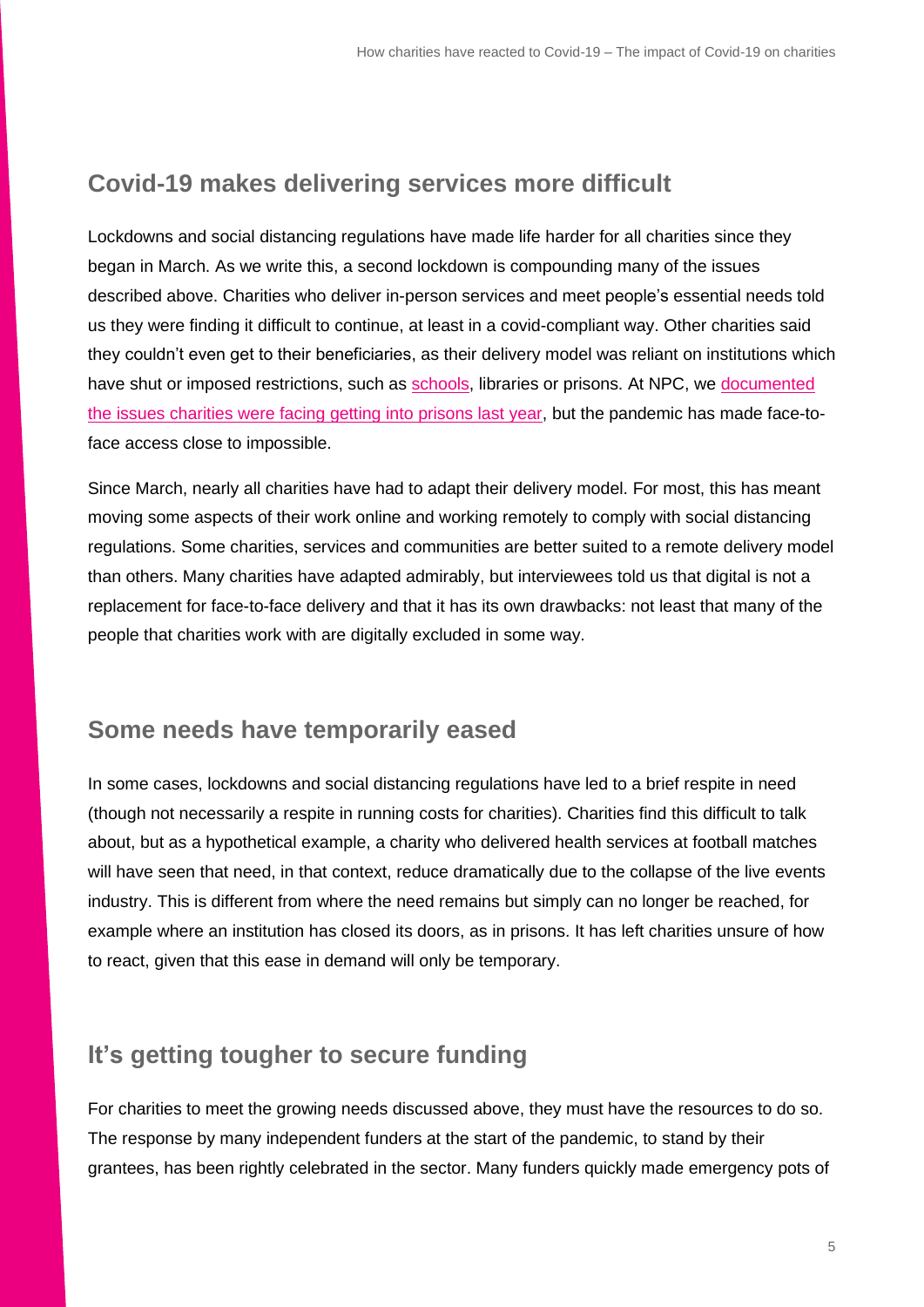funding available, reallocated funds to the crisis response, or added flexibility to previously made grants to allow grantees the agility to meet the needs of the moment.

But as the crisis drags on, the needs remain very great indeed. Even if there was decisive positive action from all funders, some charities would still miss out. Some charities say that their cause, which may even be experiencing increased demand, is not seen as an important part of the crisis response, and so they are being passed over for the funding they need. Compounding the issue is the effect of the crisis on public donations. Whilst some charities have seen donations rise, in a 'crisis boost', the preponderance of evidence suggests that public donations have fallen for most.

There was also concern from the charities we spoke to about what emergency spending will mean for funding in the future, as they fear that today's generosity is being borrowed from tomorrow's.

Meanwhile, with some funders prioritising their commitments to existing grantees, many charities are struggling to find new pots of funding to support their work coming out of the crisis. Where they do, many charities have complained of requirements that they feel are not priorities in the midst of a crisis, such as working on new innovations, feeling they should be funded to get on with the work they have been delivering in these trying circumstances.

## **Rapid change makes it hard to deliver on funding requirements**

*'People have had to transform their services to deliver something different, it's what we are so good at as a sector, being able to be agile when people need us … but what does that mean in the long term of being able to report on your core funding outcomes to your funders.'*

**Kim Shutler, CEO, The Cellar Trust**

Most charities who shift their delivery to respond to new and pressing needs around them are responding in a way that any mission-based organisation should. This agility is one of the great strengths of the charity sector, yet it has implications for the existing work a charity has been funded to carry out and report on. Some funders have shown flexibility by relaxing processes or offering unrestricted grants to allow charities to respond to needs as they see them, but others haven't.

We have heard reports of funders who are not being flexible, who are requesting time-consuming reports from grantees or who are making funding conditional on 'innovative' approaches to tackling a problem which already has an effective, pre-established response. We have heard of other funders specifying that emergency funding must be spent within a particular timescale which does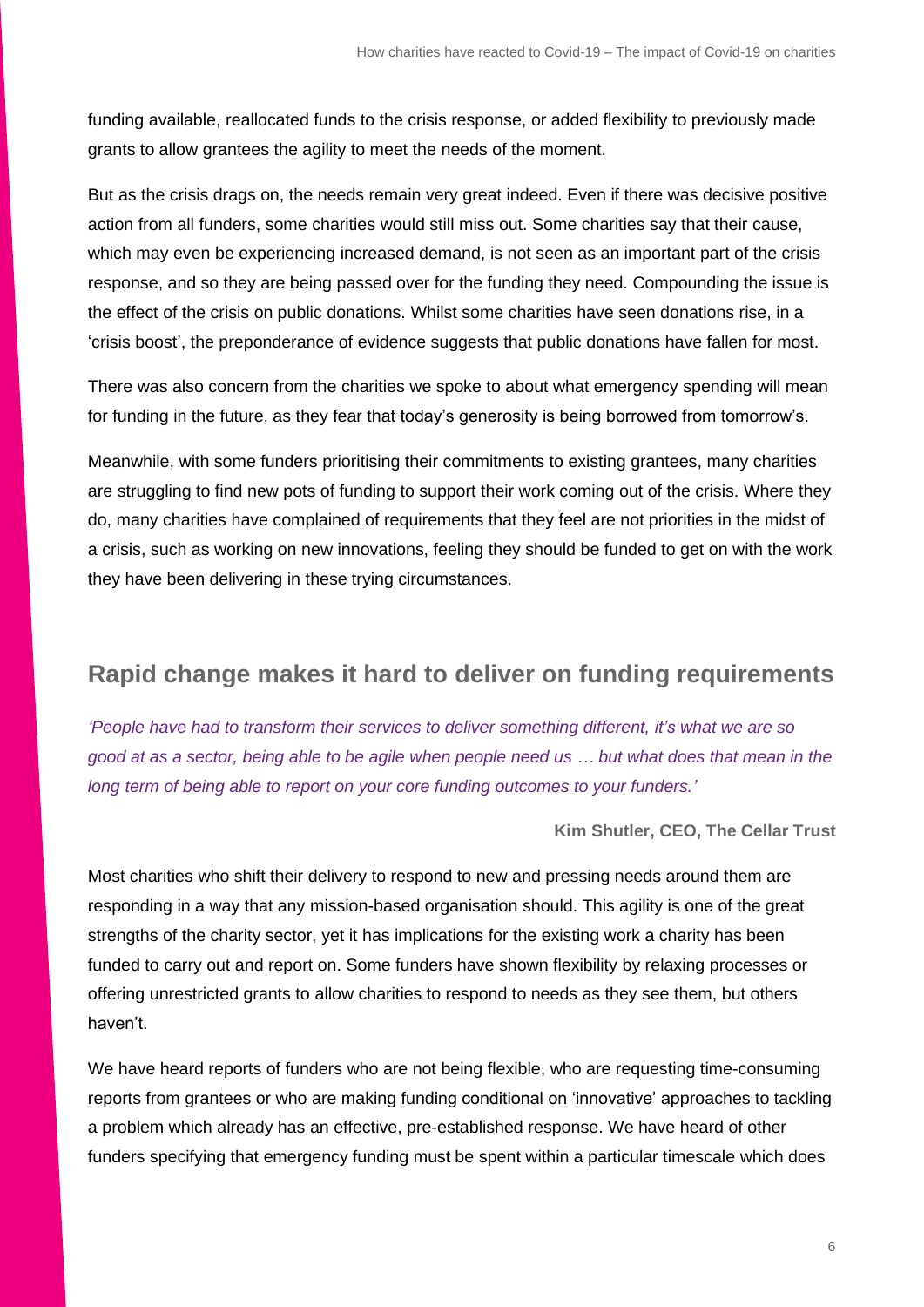little to strengthen the overall position of the charity or the sector, nor does it acknowledge the ongoing nature of the crisis.

### **Staff are overstretched**

Growing needs, changing working practices, furlough, redundancies, and stretched funding are taking their toll on well-being among some charities' staff. Respondents spoke of the emotional impact that changing working practices have had on their staff, who are trying to balance a range of personal and professional pressures, while trying to deliver on a charitable mission that they often feel a deep attachment to.

*'It has had a destabilising impact on the organisation, in particular on staff mental health and wellbeing. It has also led to the loss of significant income, which has added pressure on everyone at an already stressful time.'*

**Survey respondent**

# **Important activities are being stripped back to meet emergency demand**

Charities facing competing demands on staff-time must inevitably prioritise and sacrifice part of their work in an attempt to triage in an emergency. Although many charities have been collaborating well during the pandemic, many have not had the space to do the time-consuming work of building partnerships more widely and influencing stakeholders, at a moment when partnerships with peers and building channels to influence policy have never been more important.

Charities spoke of feeling conflicted by their duty to represent their communities' voice in emergency decisions being made by local government, alongside their limited capacity to spare staff to attend regular meetings or push policy asks.

*'Beneficiary needs have been huge during this time, which has significantly increased the need to influence government and other agencies at a time when we have very little resource for influencing and policy work.'*

**Survey respondent**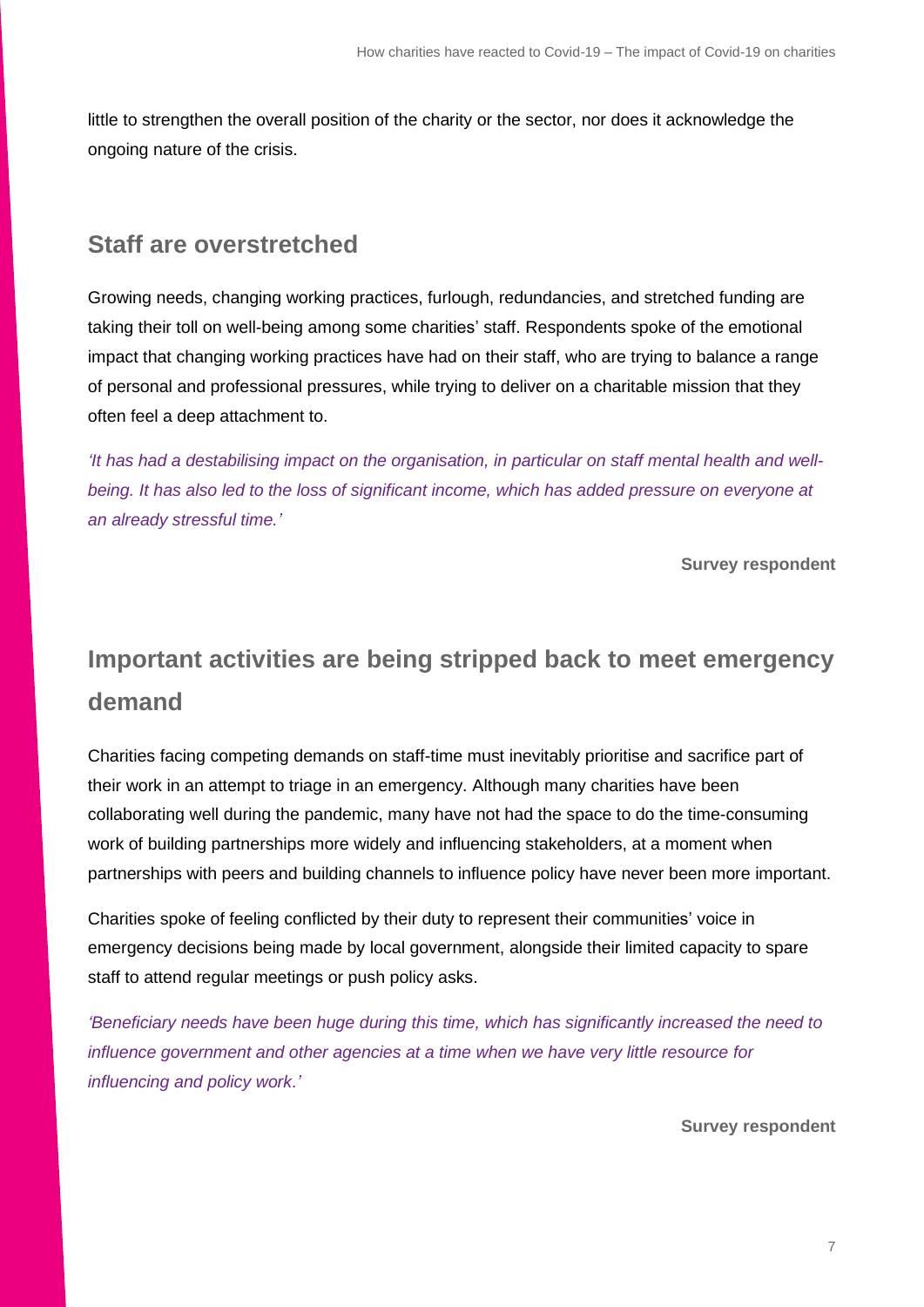Even for those charities which do continue to do this work, there is a cost to doing so. In the wake of the murder of George Floyd in the USA, there was rightly a renewed attempt to share power and include diverse voices across the sector. However, one BAME-led organisation we spoke to talked about the burden they feel in having to act.

*'A lot of leaders are feeling overstretched. There's a real gap in Black and minority ethnic involvement at system level, so if you happen to be from a Black and minority ethnic group then there's that additional pressure because people want to see you in different forums as representatives at every meeting, network or webinar they attend.'*

**Focus group respondent**

## **User involvement best practice is falling away**

Finally, with face-to-face delivery being substituted for remote delivery, some charities have struggled to engage with their beneficiaries in the empowering way that they would have in the past. Some charities have slipped from operating in an asset-based way to pursuing more deficitbased approaches, as some funder requirements have shifted in this direction and the crisis means they lack capacity to work in the way they consider best practice. There is concern that the voices of beneficiaries are not shaping charities' work as they would have done in the past and a 'command and control' model may outlast the crisis.

Our previous [State of the Sector survey](https://www.thinknpc.org/resource-hub/stots2020/) showed that although over nine in ten charities said user voice was important, few saw it as key to achieving their mission. There is a danger that power sharing with beneficiaries is seen as a 'nice to have' which falls away in a time of crisis.

*'Some in the sector have fallen back on a Victorian philanthropy model of handouts, because that's what our default is in responding to immediate needs. Trying to keep an asset-based approach at the centre of our work is difficult.'*

**Rashid Iqbal, CEO, The Winch**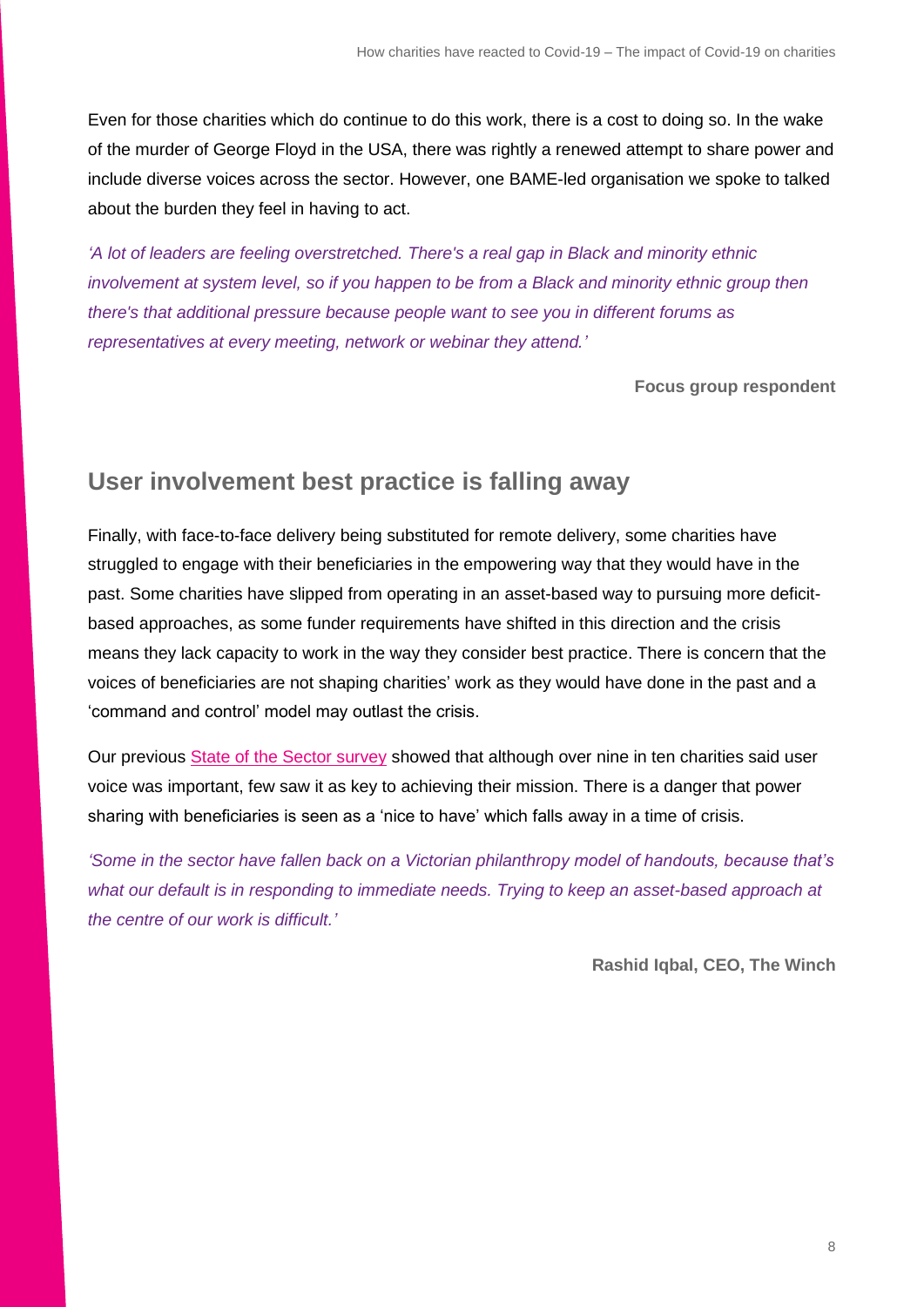# <span id="page-8-0"></span>How are charities responding?

In the previous section we described the challenges charities told us they faced due to Covid-19. In this section we describe and analyse the various ways in which they have responded.

Every charity is different and their reactions to the crisis are unique. Responses reflect a charity's cause, size, and geography, but they all share common 'push' and 'pull' factors, such as demand for services and funding requirements. Their responses to these factors often have elements in common themselves, elements that might be difficult to see from inside any one organisation.

We have used what charities told us about their actions since the crisis began (from interviews, focus groups and our survey) to highlight three broad streams of possible response to the pandemic. Generally, charities either:

- 1. Broadened the range of activities they do.
- 2. Offered the same activities.
- 3. Delivered a narrower range of activities.

**Figure 2: Charities' changing activities with example motivations and consequences.**

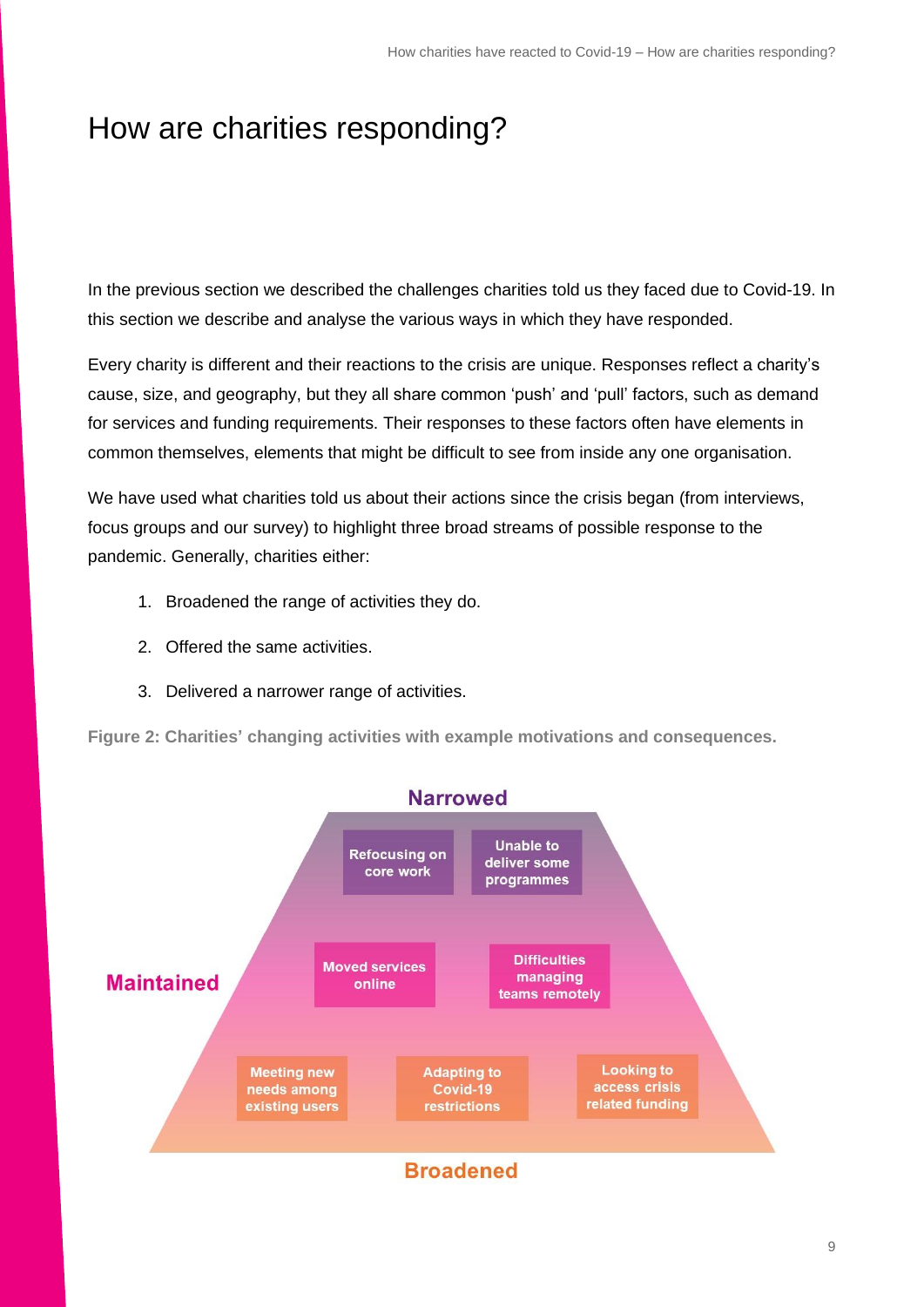It is important to stress that in many cases, charities have not 'chosen' these responses but had them thrust upon them. We heard again and again from charities who were forced to make difficult choices between a range of responses, none of which they regard as 'good'.

We describe the broad features of these responses below, with a specific focus on the 'push' and 'pull' factors around impact and mission, staff and operations, and financial sustainability. For each response we assess:



**Potential for impact and mission**



#### **Staff and operations**



#### **Financial sustainability**

We recognise these features are not mutually exclusive and that charities may see aspects of themselves in all of them. Our goal is to be constructive and explore the risks and trade-offs in these archetypes, to help charities consider their own work and understand the wider context.

## **1. Charities which broadened the range of activities they do**

Three in ten of the charities we surveyed reported 'broadening' their activities. Some charities we spoke to described how they had started doing new kinds of work, such as:

- Building on the work they delivered before and through the crisis.
- New work in a related area.
- New work in an entirely new area.

In many cases, the starting point was the beneficiaries the charities were working with, whose needs changed and they now needed support in more areas than they would have pre-pandemic.

Many of the charities we spoke to which this applied to were already providing for people's essential basic needs but, for example, where people had previously just needed support with housing they now needed support with both housing and food due to the lockdown.

Many of these charities have seen both a rise in need in their 'core' work, but also more complex needs and new beneficiaries. Some charities found the way they were working before the crisis was now no longer possible, and so looked to provide new services to continue to achieve their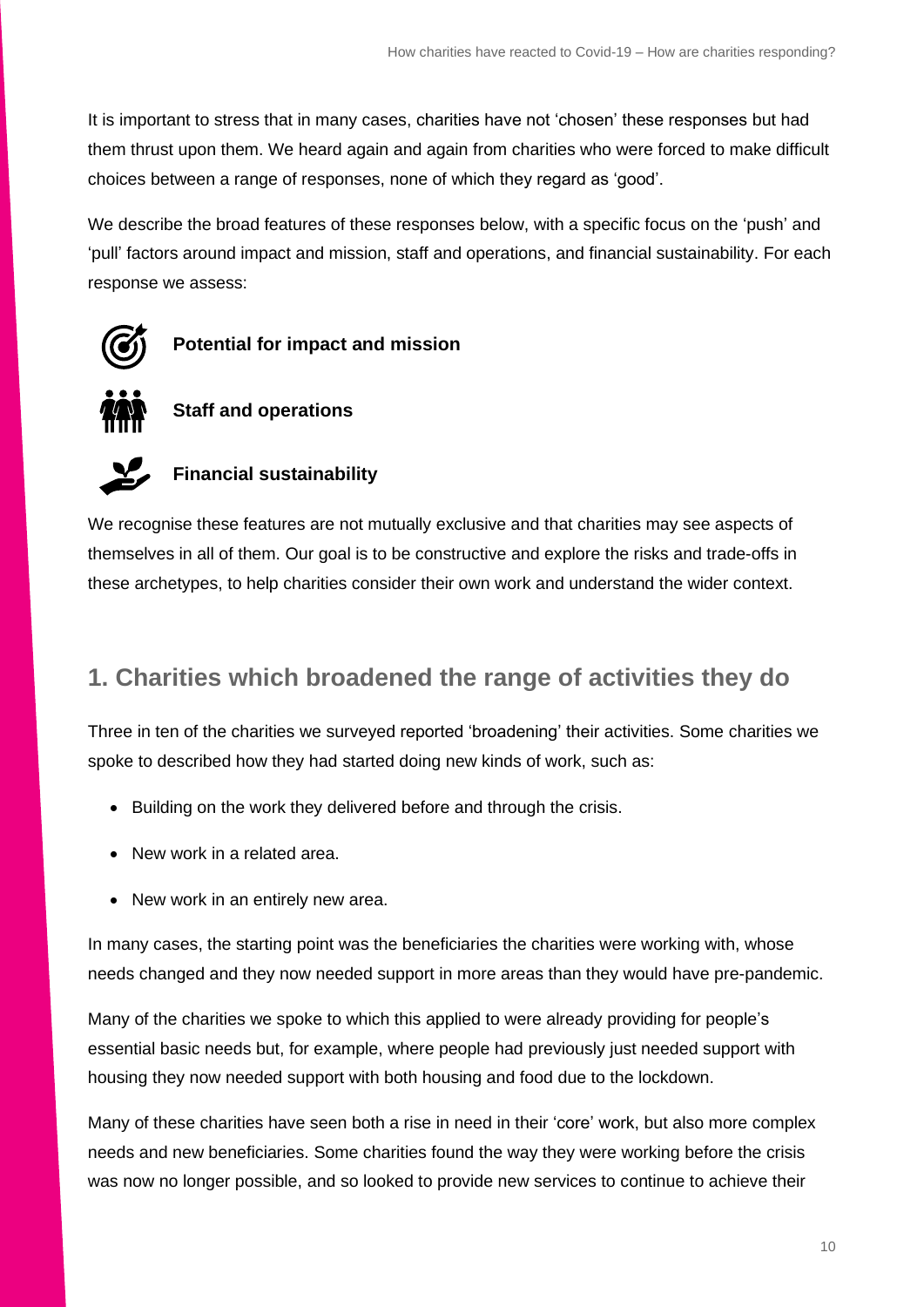mission. Often this was a consequence of lockdown, so it affected charities whose services had to be delivered face-to-face or via institutions that were either closed (such as schools or libraries) or in the NHS, where even when there is no lockdown certain activities have been curtailed.

Many charities which have broadened their work have also managed to develop new partnerships to help deliver this wider range of activities. Some charities entering into new territory already had apparent partners available to them or were looking for partners in the sector to help them. These have been partnerships both with other charities and also with local government, responding to an emergency collectively by offering to input on their area of expertise and thus developing a better response. As well as local, place-based partnerships, we have also heard from national charities which have involved dozens of smaller partners to deliver large emergency response contracts, which previously may have been centralised to one large charity.

*'The thing we've seen a lot more of over the last six months is collaboration between third sector and statutory services. There used to be more worries about competition but those have really dissipated and there has been a lot of proactive work on that.'*

**Interviewee**

#### **Potential for impact and mission**

Coronavirus has created novel challenges for everyone, so it's no surprise that charities did new things to meet new needs. This should be lauded. But there is a risk for some organisations that new services draw them away from their 'core' mission, if not correctly thought out. They should also recognise that they may not have the experience, expertise or people to deliver effectively in this area and mitigate against this.

This is not a judgement on charities' ability to deliver new services in new ways. The calculation must also include the need, the ability of the charity, and whether it is likely anyone else will step in to provide support more effectively. It would be perverse if charities could not adapt to fill gaps and meet new needs, but many of the charities we spoke to were conscious that it must always be considered carefully.

*'We transformed our services, but it wasn't a mission drift, instead we were thinking about what the needs are and how to meet them. Redeploying services and changing models. It was a significant redesign but within our core purposes.'*

**Focus group attendee**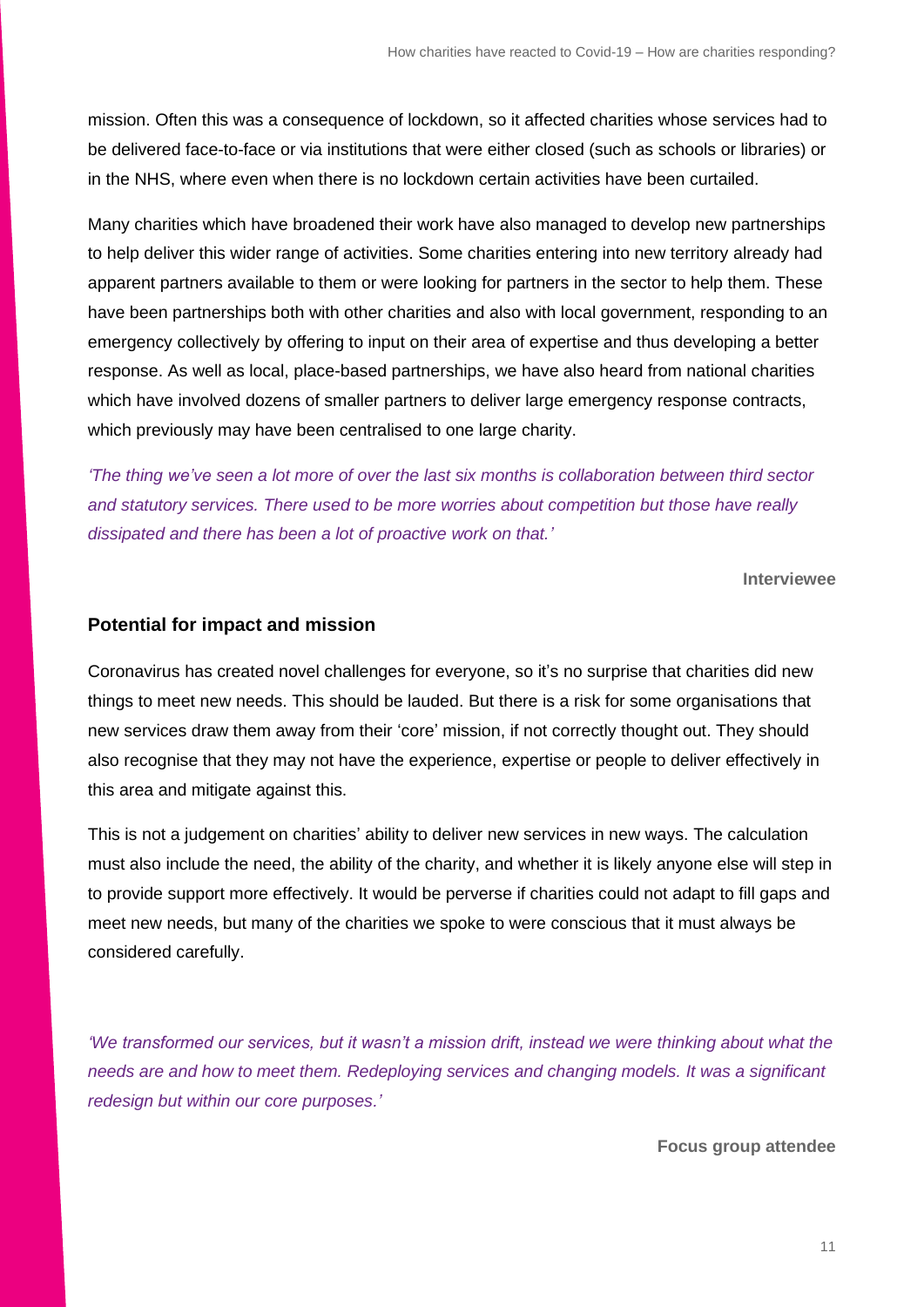One silver lining to come out of the crisis has been the increase in partnership working. This is a positive sign, and organisations should look at what they've learnt from this process, and what has made these partnerships effective to try and continue to sustain them once the crisis subsides. On top of this, it is important to track and publicise the impact of these partnerships, to justify the extra effort it will take to embed them in future work. This will also help to bring home to statutory partners the value of this approach, and force them to recognise charities' role.

#### **Staff and operations**

While broadening services can be done in a positive way, the experiences of the charities we spoke to highlight two specific risks:

- 1. When new services are added and existing services still need to be delivered, there is a danger that staff will be overrun. Charities can mitigate against this if they are able to increase capacity, but the reality for many is the opposite; staff have either been furloughed or made redundant. Where there are funds, we heard it was sometimes hard to recruit due to people being cautious about moving jobs in a challenging economy.
- 2. The second risk is that staff may be asked to work outside of their comfort zone or area of expertise. For many charity employees this goes with the territory, but it remains a risk to be managed. Some charities we spoke to had hired in external experts to help staff adapt to their new roles, but of course this comes with a cost.

Both risks are compounded by the difficulty charities have expressed to us in managing the welfare of their teams remotely.

*'… we don't have the staff to keep on doing more and more. We're diverting our efforts away from our core business but actually with fewer staff and doing different things which are costing us more in terms of money and time and emotional reserves.'*

**Focus group attendee**

#### **Financial sustainability**

Based on our conversations with charities, the financial sustainability of broadening services seems to depend on whether they are doing so because of need and mission alone, or if they were influenced by the availability of funding.

Some charities have been delivering new services because they have simply had no choice but to. They are reacting to the crisis without a plan for how to resource this in the medium or long term.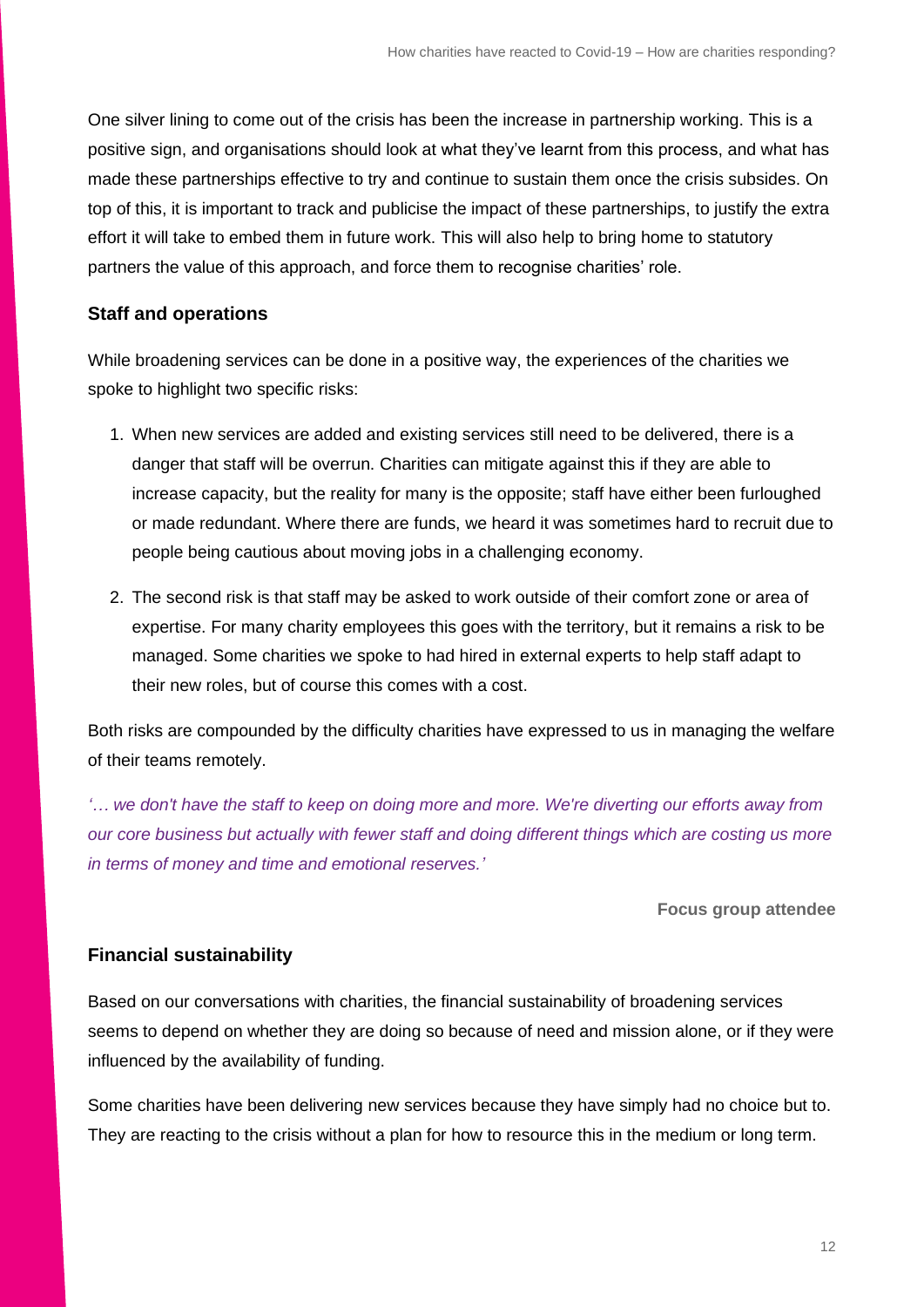As with staffing, delivering across new areas alongside 'core' work, without additional resources, places charities under serious strain.

*'We've been helping the council to house homeless people during the pandemic, but we don't get the full benefits to give them the support necessary to get them the help they need. The challenges really were not having enough staff to deliver all this activity to the same standard.'*

**Interviewee**

Some charities told us of their success in getting their new, crisis related services they offer funded, whilst others complain bitterly that they cannot get funded anymore as they are not seen as 'coronavirus-relevant'. The risk of offering a broader range of services is of course lessened by the availability of funding, especially if funding can easily be translated into capacity. That said, we have been told the crisis makes this more difficult than in normal times.

*'There's an awful lot of money coming through for covid-related activity and at the beginning that was great because we know we needed to respond to very pressing urgent needs in our communities.'*

**Focus group attendee**

Against this more positive backdrop, charities should still be considering whether the services they have now been funded to offer during the crisis will be sustained in the long term, and how reliant on that funding they risk becoming.

*'Since March we have taken on a new service for people with far more complex, covid-related needs. We have been fortunate to secure government emergency response funding to support that service … The challenge that we and all charities face is having funding available to make our work more impactful in the long term.'*

**Interviewee**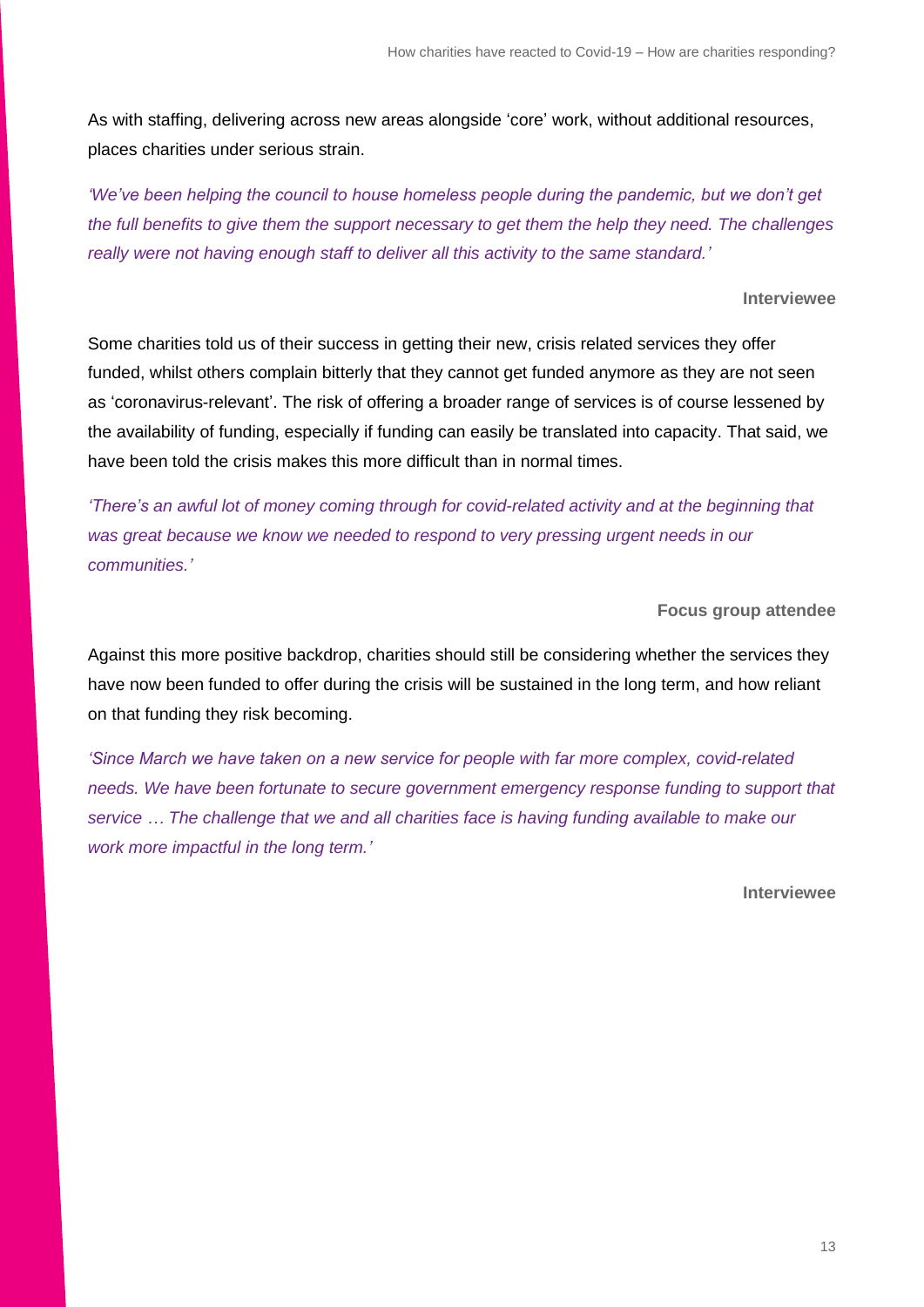#### **Broadening for benefits**

A controversial subject that came up in interviews is the extent to which charities may be doing new activities primarily because they were able to get funding for them, as opposed to because it is central to their mission. What is fundable is of course always a factor in the work charities do. Charities in our focus group rejected in the strongest terms the idea that 'mission creep' led by funding might be happening. Many have rethought the way they work but kept this totally in line with their mission. Some have even been enabled, by unexpected windfalls from crisis funding, to explore new avenues they had always wanted to. However, we have also spoken to charities who have moved quite a long way from their original mission, and they have been clear that it was Covid-19 related funding which prompted the shift. For others, they have moved into new areas because there is actually less need for their usual services, leaving them financial room to adapt to the new needs which are emerging.

We have spoken to a small number of charities, in reasonable depth, to get these results so we make no comment on how common this experience might be. Clearly though, while funding for new services is a positive from a financial sustainability standpoint, charities must clearly think through the impact they are trying to have and ask if any given funding opportunity is the right one.

## **2. Charities which offered the same activities**

Faced with the emergency of rising needs and the challenges of social distancing, some charities, two in ten of those we surveyed, have focused on trying to deliver their 'normal' services as far as they can amidst lockdown, social distancing and increased demand.

Being in this group does not mean charities have not been challenged by more complex needs, nor that they have not had to do things differently. Many services have switched to an online or telephone version. While the sector's switch to digital has rightly been lauded, charities told us of their worry that services are not of the same quality when delivered remotely.

In some cases, the service could not be delivered in a socially distanced manner but had to be delivered anyway, which is of course asking a great deal from charity staff who must put their own health on the line.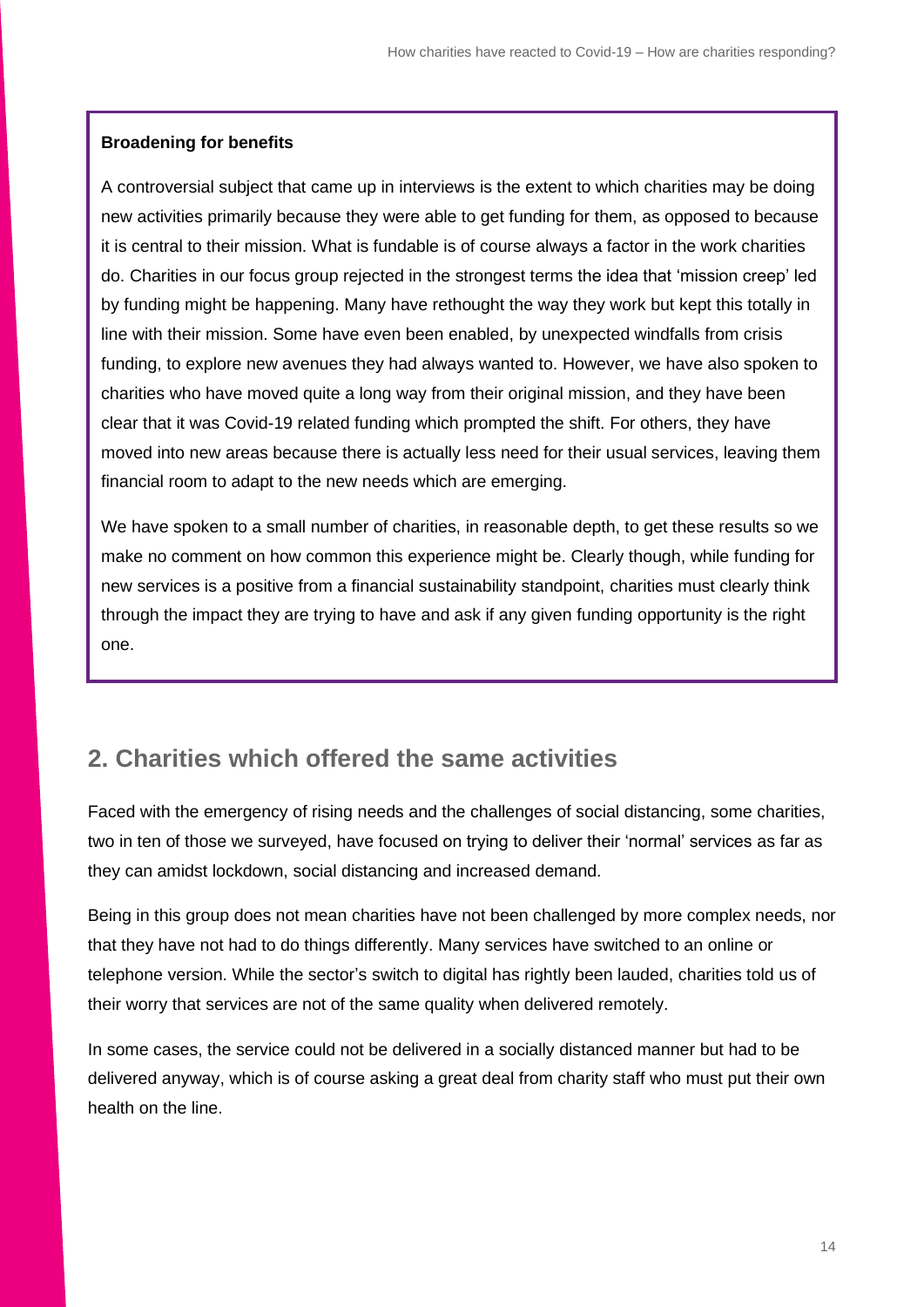#### **Potential for impact and mission**

Based on the assumption that charities had a plan to deliver impact pre-crisis, that still fundamentally holds up now, carrying on as before as much as possible should have limited consequences. However, this is less likely for charities who have been bounced into triaging their services, rather than making a deliberate choice to focus on certain ones.

While the signs of charities shifting to remote provision have been very positive, it is not clear how their impact compares to the service as delivered before. This is particularly likely to be an issue in sensitive or challenging contexts, such as abuse or addiction. We must remember though that even an imperfectly adapted service is likely to be better than no service at all.

A separate but similar concern voiced by charities was digital exclusion. Charities are working hard to mitigate the problem, but there is currently no clear evidence on the scale of exclusion across the different sectors charities work in.

*'Try running a Zoom call with single parents living in hostel accommodation, where there is no childcare or good WIFI … We should know by now that digital is not a values free space.'*

**Rashid Iqbal, CEO, The Winch**

#### **Staff and operations**

Even where charities have not increased the range of activities they carry out, their workload has still increased given the need the crisis has created.

Many charities reported working in different ways just to keep delivering pre-crisis activities. One specific, laudable example is the increase in collaboration between charities and local authorities. Charites told us this was positive but put a strain on staff time, especially in leadership roles.

The shift to digital and remote delivery can also put a strain on staff. Many reflected on how it is more difficult to keep track of well-being in a remote workplace, as individuals are more isolated. Charities told us they were worried about this issue, but we heard little about potential solutions (see our recommendations on page 18).

Charity staff are particularly concerned that some activities cannot be done in a socially distanced fashion. Charities can either stop doing them (see next section), or if they can't they require staff to keep working regardless. This potentially poses legal risks to the charity but far more importantly it presents health risks to staff and beneficiaries.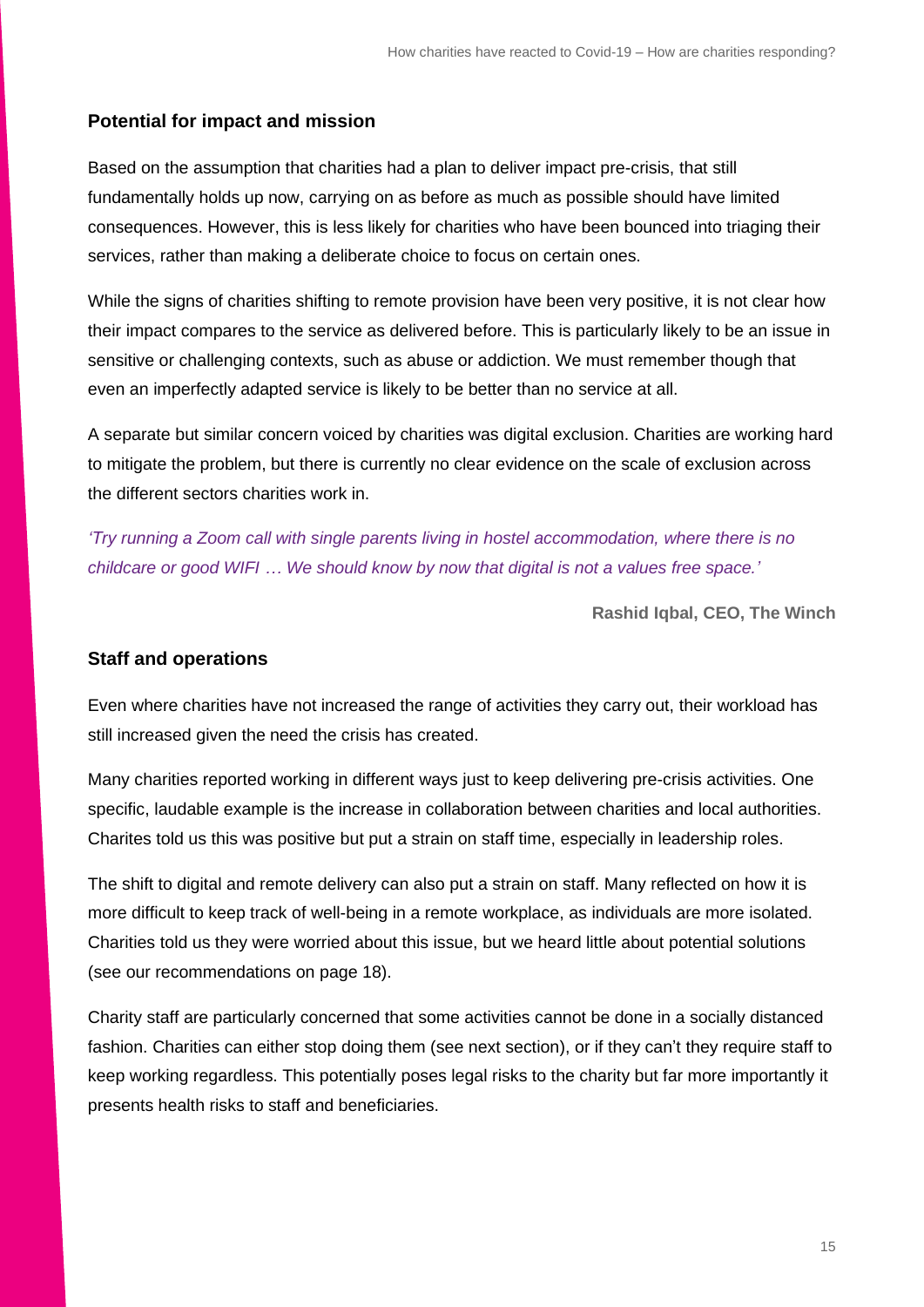#### **Financial sustainability**

Charities have faced a range of financial issues through the crisis, as they strive to keep serving their beneficiaries. This is well documented in research and often experienced differently depending on whether a charity relies on the public, independent funders or government contracts for the bulk of its income.

In this research, some charities complained that funding has been directed towards crisis specific work, and that their services have been overlooked. We have heard this criticism directed at funders, but we have also heard of funding drives aimed at the public which were unsuccessful. Other charities have criticised funders for asking for innovation, when they believe they should be funded to deliver as they have been, in trying circumstances.

## **3. Charities which have delivered a narrower range of activities**

For four in ten of those we surveyed, the crisis has meant that they have 'narrowed and refocused' on their 'core' activities. Charities responding to this option in the survey are likely focusing on those activities they feel will be best suited to the moment. They have been pulled towards this approach in an effort to boost their impact or get back to their 'core' mission.

*'[The main effect of the crisis has been] the need to double down on the top one / two things we can really make a difference on.'*

#### **Survey respondent**

Unfortunately, we have also heard from charities who are delivering a narrower range of activities simply because limited resources and increased demand mean that they are having to triage the services they offer, or the current situation makes some of their work impossible.

This is worse for charities whose work involves institutions which have been closed or are under restrictions. For example, charities who operate in schools or prisons have not been able to deliver aspects of their service. Interviewees whose work is on pause told us about their concern of 'hidden needs,' which will overwhelm them when they are able to reach their service users again. Charities which work in prisons speak about the latent mental health crisis for people who have been locked up for over 23 hours a day since March<sup>2</sup>.

<sup>2</sup> Prisoners locked up for 23 hours due to Covid rules is 'dangerous (2020) BBC News. Available online here: https://www.bbc.co.uk/news/uk-54607813.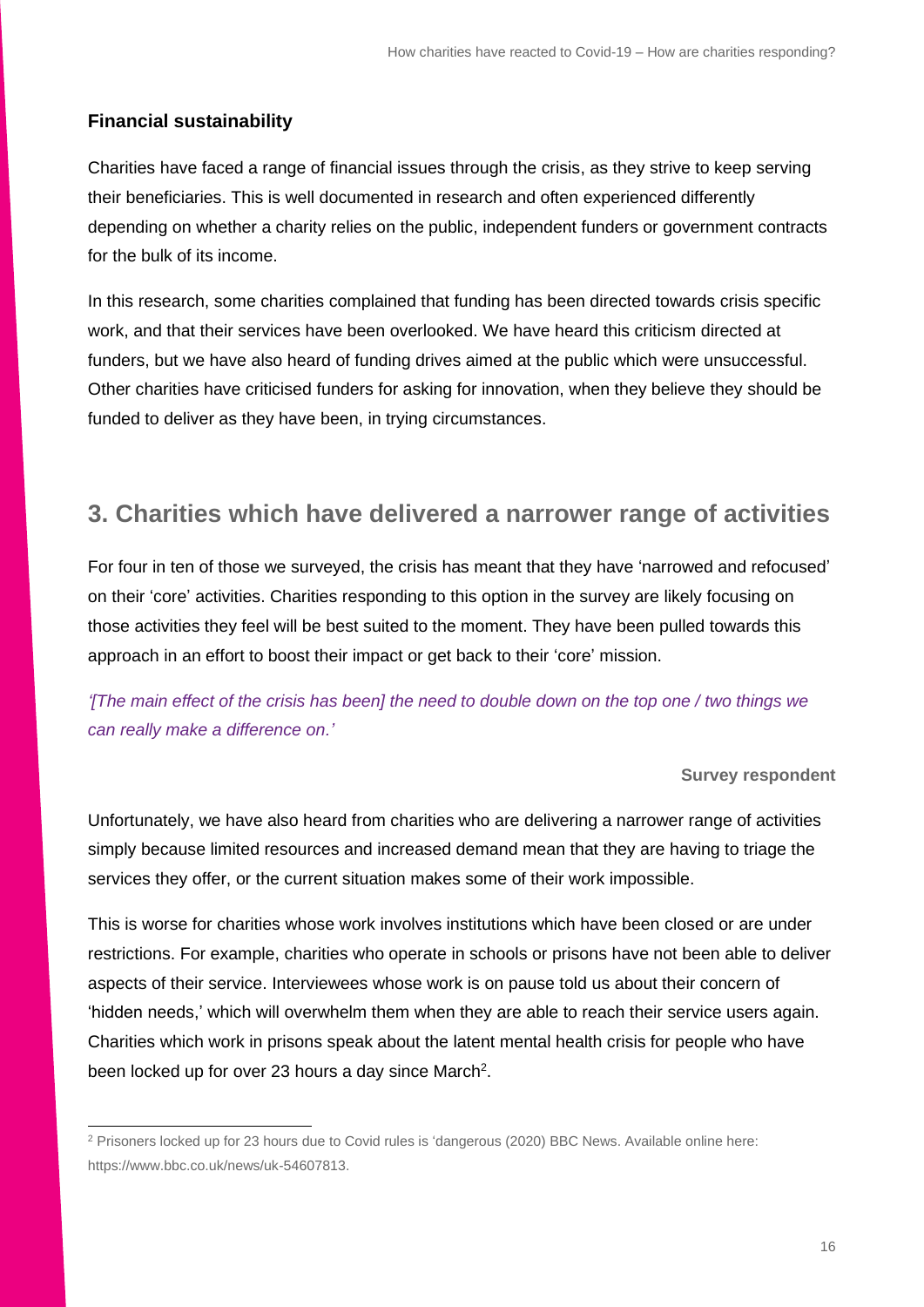#### **Potential for impact and mission**

A decision to refocus on certain activities, when it is motivated by a desire to deliver those activities better, has great potential to help charities increase impact. But it should not be presented as an easy decision. Lockdown, social distancing regulations, or financial pressures can all lead to charities having to withdraw from certain communities which require support or to focussing on the people they already have relationships with. This decision will always present difficult dilemmas.

#### **Staff and operations**

We have a limited amount of information about the impact on staff of charities narrowing their activities, either to refocus or due to circumstance. A narrower range of activities may mean some staff are no longer needed. While some charities told us they were furloughing staff or making redundancies, they did not generally draw a connection between this and delivering less activities (or the same activities at a smaller scale). Indeed, some of the charities who used the furlough scheme extensively went on to describe a wide range of activities they are still delivering. Perhaps this reflects higher workloads for the remaining staff, which is in itself a cause for concern.

#### **Financial sustainability**

Refocusing on 'core' services can have a mixed impact on charities' finances and sustainability. Communicating the value of doing less activities, even if they are delivered more effectively, to donors and funders can be challenging.

For those who cannot deliver their services, this has mixed knock-on effects on their sustainability. Some charities we spoke to reported a positive experience, due to lower expenditure and regular donor support they found themselves with larger surpluses than ever before. Others were less lucky. Funders may no longer fund a reduced service. Meanwhile, for charities operating on payment by results contracts, pausing work may impact on those results, and hence those payments. Some charities have though reported positive discussions with commissioners on this issue.

*'Read for Good's work is largely in schools and hospitals, which were effectively closed to us from March, when we were only halfway through the delivery of our programmes ... we had to pivot quickly to adjust our plans and find alternative ways to meet the needs*—*but our ability to deliver services where they were needed was definitely compromised between March and July.'*

**Justine Daniels, CEO, Read for Good**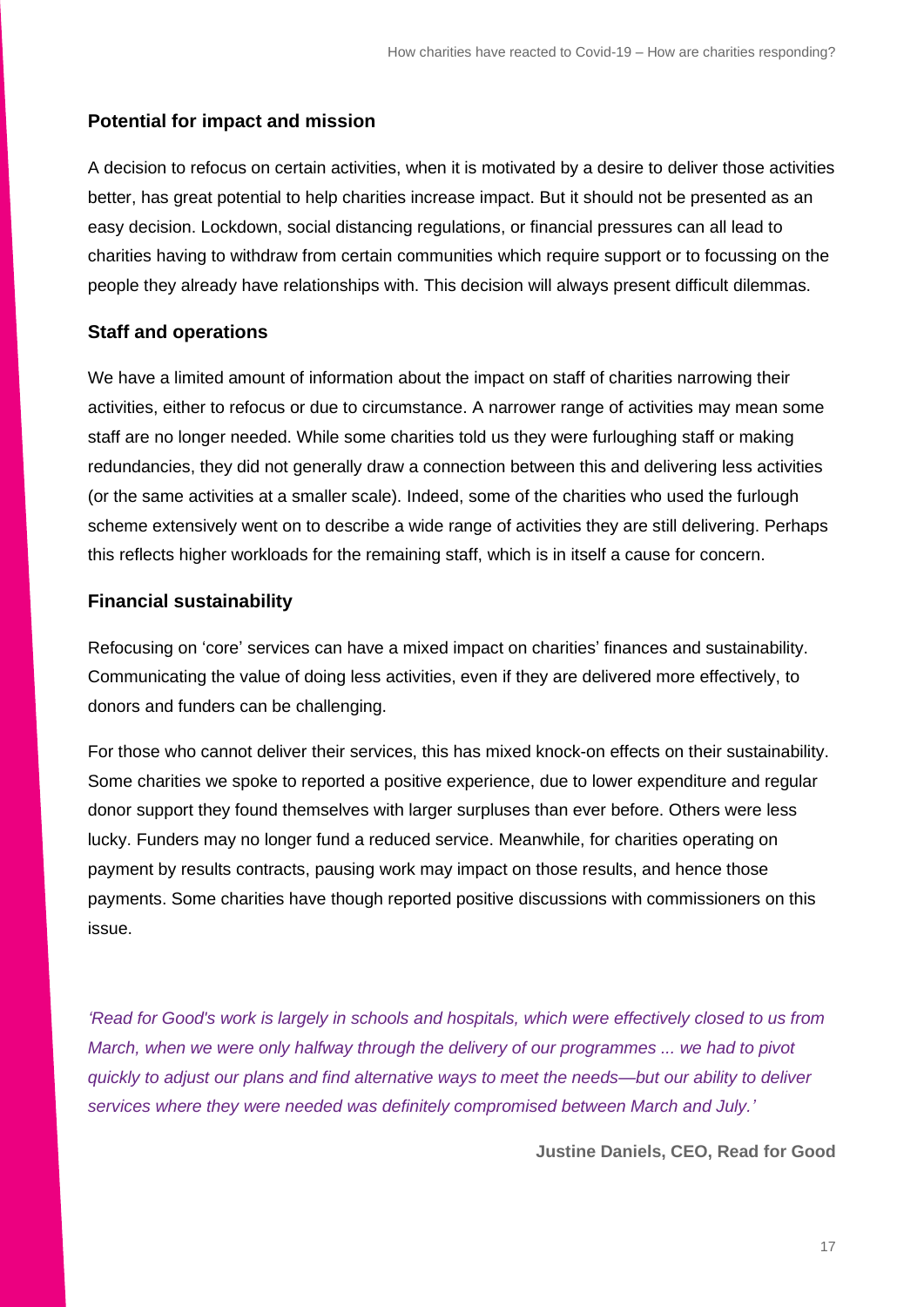# <span id="page-17-0"></span>Recommendations for charities

The Covid-19 crisis has not been easy for the charity sector. Earlier in this paper, we presented the range of different ways charities have reacted, but all these decisions require trade-offs. There are no perfect options at a time like this.

While we are all hopeful of a coronavirus vaccine, we need to accept that the crisis and our responses to it are here to stay, at least in the medium term. Restrictions may become stricter and lockdowns are likely to continue for some time. Many economists have predicted a recession, meaning further demands on charities' resources may occur in 2021.

It may be difficult, but charities and funders need to be thinking about the longer term implications of the shifts they are undertaking at the moment. No matter what kind of response a charity has made, evidencing the impact of that decision will be vital for getting the sector the recognition and the support it needs. NPC's Rethink Rebuild [programme](https://www.thinknpc.org/examples-of-our-work/initiatives-were-working-on/rethink-rebuild/) will be producing a range of resources, events and tools to tackle these questions alongside others in the sector as we move on from the crisis.

We understand that many charities may not feel like they have the time or resources to do this now, but failing to do so is likely to make them less effective for the people and causes they are trying to help. If left unanalysed, decisions made over the last nine months, however sensible and well intentioned, could be storing up trouble for the future.

So, below are some practical, capacity sensitive, suggestions for things to do and think about, to help charities manage the challenges, however they have responded.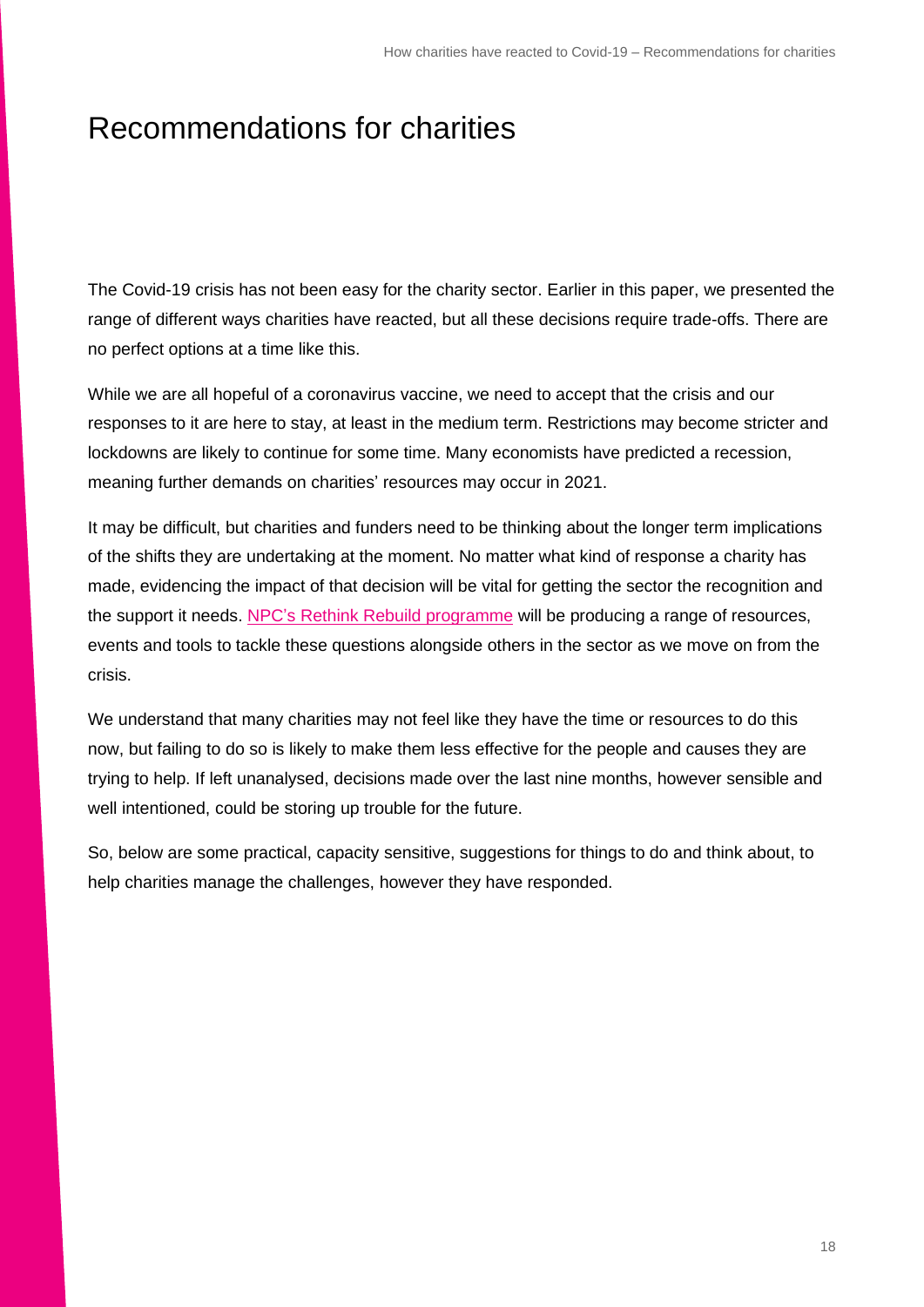# **1. Recommendations for charities which broadened the range of activities they do**

#### **Actions to promote impact and mission**

• **Update your theory of change and strategy**: Your new activities should be reflected in your [theory of change](https://www.thinknpc.org/resource-hub/ten-steps/) and [impact management.](https://www.thinknpc.org/resource-hub/understanding-impact/) Especially if you have been forced to broaden by circumstance, a theory of change can help you to understand how what you are doing contributes to your mission and whether you should pursue it long term.

Don't be intimidated by these serious sounding terms or feel you have to totally review or create these documents. Assess your team's capacity and think of ways you can build it into your work in small ways, such as adding an agenda item to discuss your mission at leadership meetings, or designate a staff member to ask difficult questions about how a decision best delivers for your beneficiaries.

At trustee meetings, devote plenty of time to discuss strategy and how the charity will achieve its mission in the current context. It is easy for trustees to focus on short term crisis response and to lose sight of the bigger picture.

• **Measure what you have done, and use it**: We have heard a range of ways that charities have supported people in this crisis, being agile in a crisis and providing vital support. If this contribution is to be valued by powerholders, charities need to do their part in tracking it and shouting about it.

Keep a note of the work you've done during Covid-19 and its impact, even if the additional action you took seemed obvious or small. If you can tell a story about what you have done, if you can quantify it even better, then tie an ask for support into it, this story may be key to improving services and securing recognition in the future.

• **Consider the opportunity cost of changes to activities**: Every reallocation of resources comes with a cost. You should ask what effect changes you have made will have on the people or things that normally depend on your work. Hopefully they will be positive, but some negative impact may be unavoidable, so consider what you can do to mitigate this. There is also the question of whether there are other charities better suited to do the activity you have moved into or are considering moving into. What partnerships and collaborations can you explore?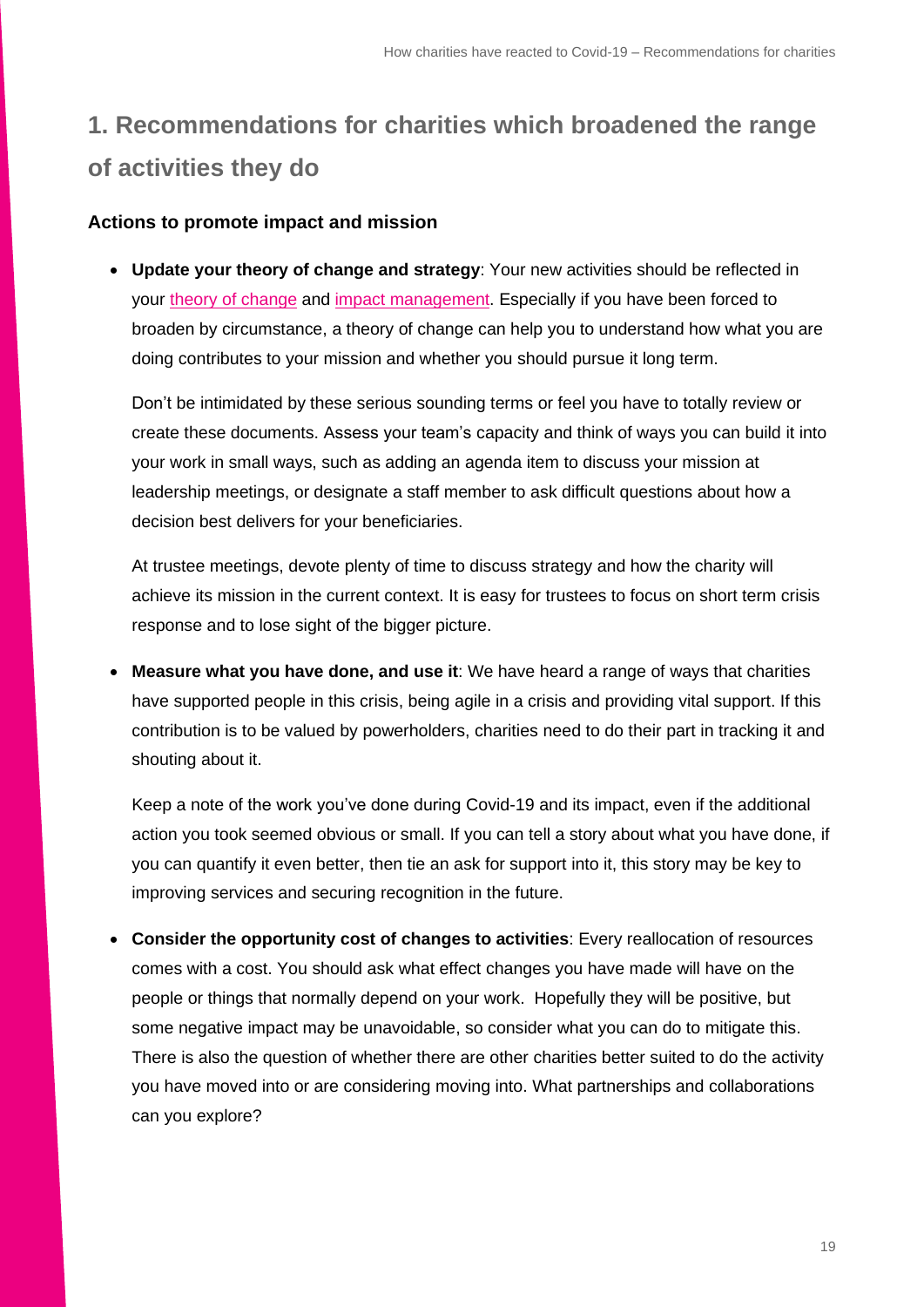- **Track what the impact of partnership working has been, and what you've learnt**: An increase in collaborative working has been one positive sign from the pandemic. In order to sustain these collaborations, we would recommend that charities take the time to think about what made these effective, and what the effect of this work has been. If this can be measured, then measure it, but this may just be about writing a case study to record the key events and the approach taken. We would recommend looking at [NPC's work on systems](https://www.thinknpc.org/resource-hub/systems-change-a-guide-to-what-it-is-and-how-to-do-it/)  [change approaches](https://www.thinknpc.org/resource-hub/systems-change-a-guide-to-what-it-is-and-how-to-do-it/) for more information on how to go about this.
- **Ensure your long-term goals are being met**: It is understandable and may be wise to shore up short-term funding losses by carrying out some new activities. However, it is important to balance this necessity against your need to deliver on your core goals and outcomes. Ensure you continue to track these in the same way and closely monitor any drift, to ensure that this shift is a calculated decision, taken at board level, which can be mitigated against—rather than a failure to deliver on your mission. Many in the sector have found tools like the RSA's Future [Change Framework](https://www.thersa.org/blog/2020/06/rsa-change-framework) helpful in making these decisions.
- **Speak to your beneficiaries**: We understand the pressures that have meant that charities have limited time to engage with their beneficiaries. But organisations need to find ways to hear their views on how they are doing. This is crucial in order to know if you are having an impact, but it is also a moral imperative. This can be as simple as an online survey, a phone call or even a text, but you need to find ways to build it into your work.

#### **Actions to support staff and operations**

• **Consider if staff have been equipped for new challenges**: Undertaking a broader range of activities can put staff under capacity pressure. It can also mean new skill requirements or new challenges for staff. We heard from charities whose staff had struggled with the emotional burden of new duties. Some charities have hired consultants to help with this transition. The first step for many charities is to begin by asking the question: what do people need?

Once you have figured this out, don't forget to ask your funders for support, they may be willing to have grant resources temporarily (or permanently) reallocated to support staff and the charity as a whole.

#### **Actions to support financial sustainability**

• **Consider the medium to long-term funding environment**: Nobody can say for certain what will happen in the next phase of the crisis, but charities which have broadened to meet crisis-related need, and have received funding on that basis, must be aware that the crisis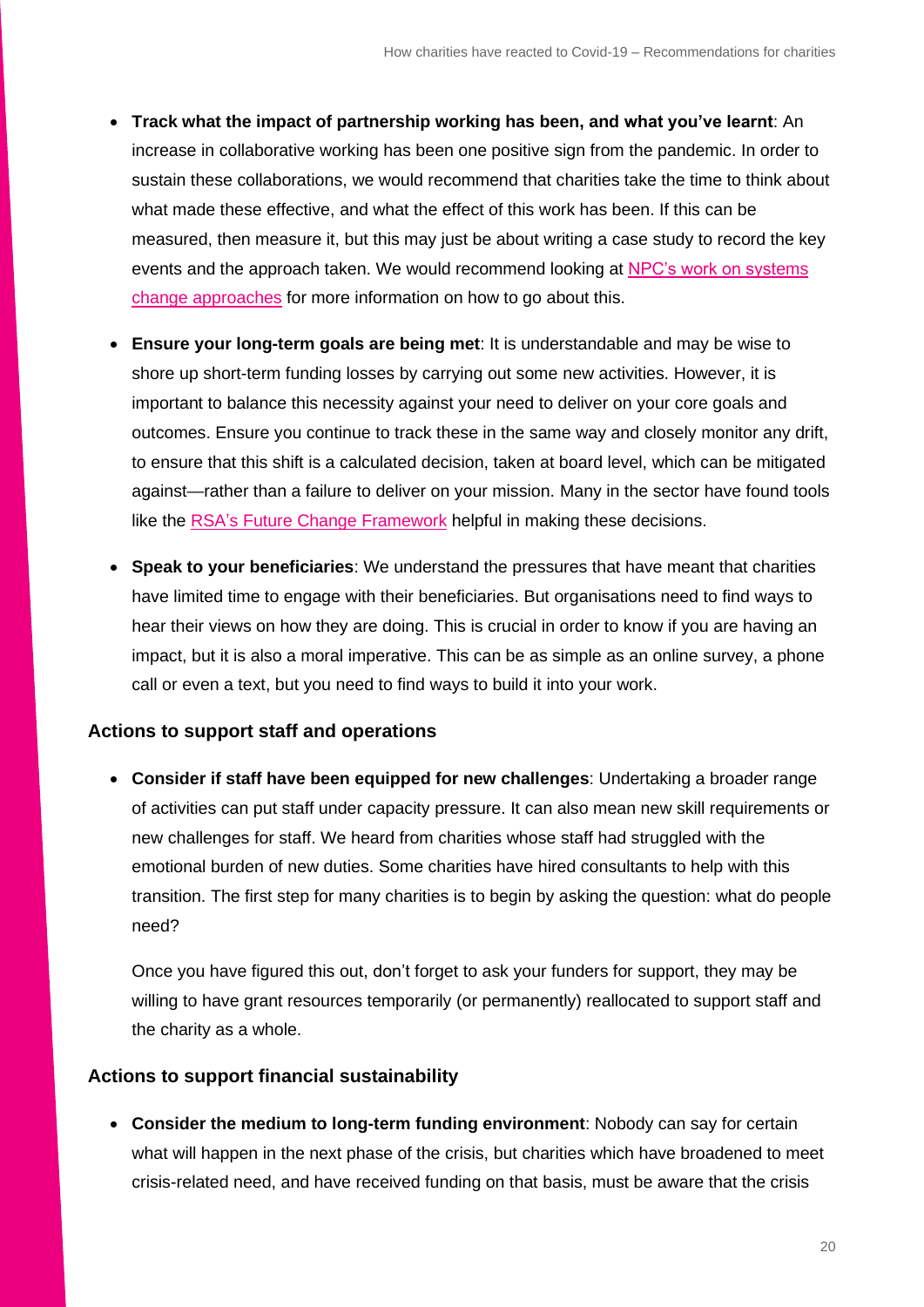will not last forever. You should plan on the basis that new activities will not be delivered in their crisis form indefinitely. Ending or transitioning these activities into day-to-day work will require thought, which can begin now.

## **2. Recommendations for charities which offered the same activities**

#### **Actions to promote impact and mission**

- **Think about the impact of digital and remote delivery**: The core activity you are undertaking may be the same, and it may even still be reaching similar numbers and kinds of people, but charities have told us that they are concerned that the activities, especially services, delivered remotely are not the same quality. Quantifying and expressing this is extremely difficult, and there may be some awkwardness in talking about it and tarnishing your digital success story. However it is important to get the issue on the agenda as soon as possible, especially if you are reliant on government contracts. We predict that commissioners and perhaps even funders will be asking if services that were forced into digital or remote delivery are now cheaper than in person services, and whether they should switch to funding remote delivery permanently. So, if there is an effect on impact, you will need evidence to make that case.
- **Speak to your beneficiaries**: Organisations which have offered the same activities still need to be engaging with beneficiaries to find out how they have adapted to remote services. There are a variety of ways to do this, so no excuses for not spending the same time you did in person engaging with them and hearing their experiences of your work.

#### **Actions to support financial sustainability**

• **Demonstrate contribution to the crisis**: You do not need to have adopted new activities to have made a major contribution to tackling the crisis. But, with all eyes on the health and economic implications of Covid-19, there is a risk that the important role of charities delivering their normal activities can be overlooked. As the crisis continues, you should be discussing the decision not to take on new activities with your funders, be they the public, independent funders or government. Where possible, gather evidence of the increase in demand and consider whether your 'core' activity has secondary crisis tackling benefits, such as reducing loneliness.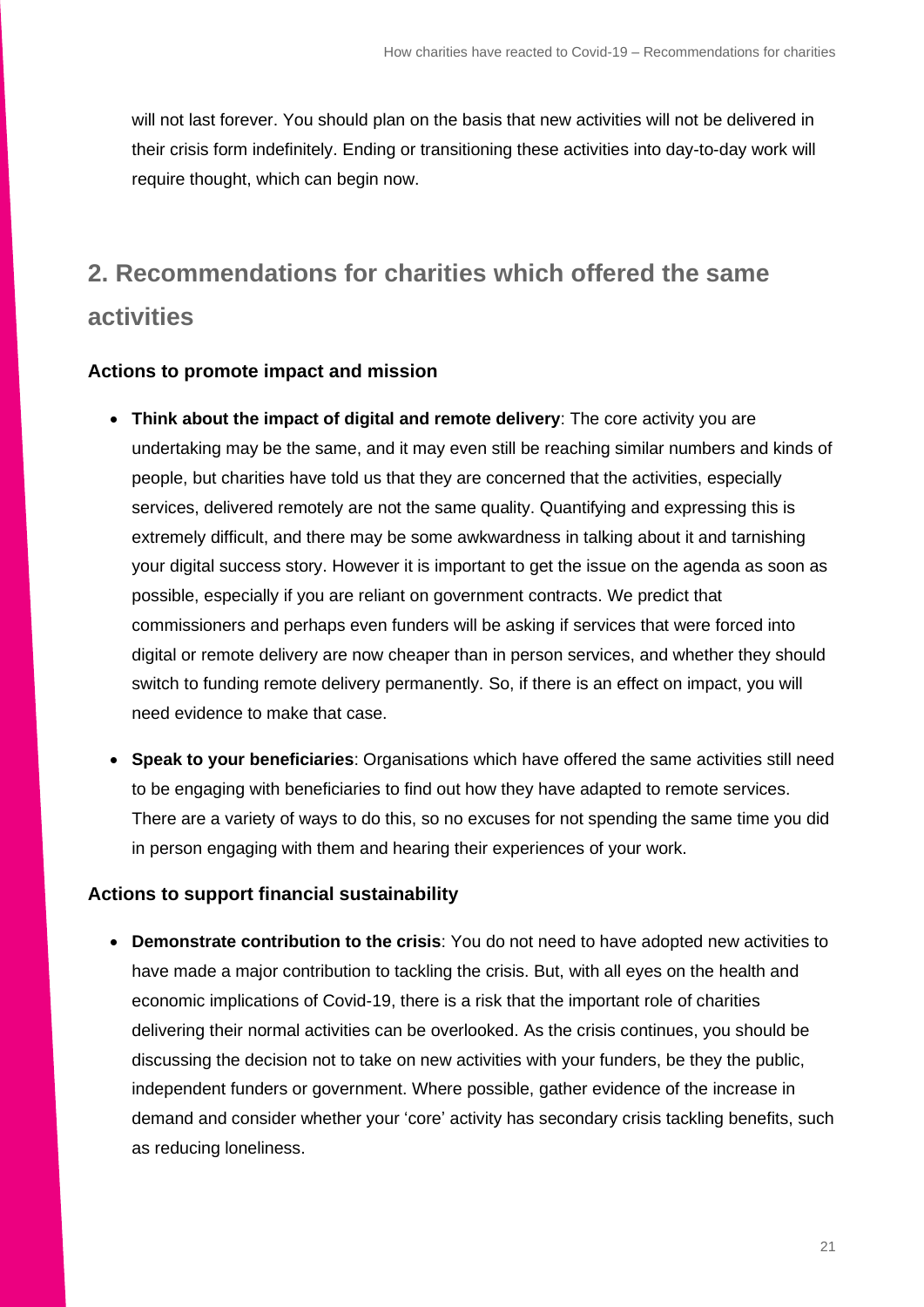# **3. Recommendations for charities which have delivered a narrower range of activities**

#### **Actions to promote impact**

- **Make systematic notes of the justifications and process behind any changes you have made so you can explain them to supporters, board members and other partners**: Refocussing on 'core' needs, when possible, is a logical response to a crisis. However, to balance any changes with existing commitments. You should track the decision making process for making any changes, and the justifications for doing it, in a way that partners internally and externally can understand. This will help you to foster their trust and long-term support.
- **Where activities cannot be carried out, reflect on future direction**: Pausing services is never pleasant. It feels trite, bordering on distasteful, to present this as an opportunity. Nevertheless, for some it will be possible to pause and think about how you can prepare to best serve your beneficiaries in the coming years. Now could be the time to do big picture thinking and strategy focused work, to allow you to be even more impactful in future. This needs resourcing, so you should feel able to have this conversation with your funders.
- **Speak to your beneficiaries**: Even if you are not currently delivering services to your beneficiaries, it is still worth connecting with them if you have the time. This is key for checking on how they are coping and what support they may need. Even if you cannot offer it now, it will be key to feeding into your future planning.
- **Think about what support you can offer your peers**: Think how you can support other charities who have little capacity, expertise, or office space. Do you have expertise you can lend others? Would you consider encouraging furloughed staff to volunteer? Is there intellectual property you can share with your peers? These could all be vital in supporting others to continue serving their beneficiaries.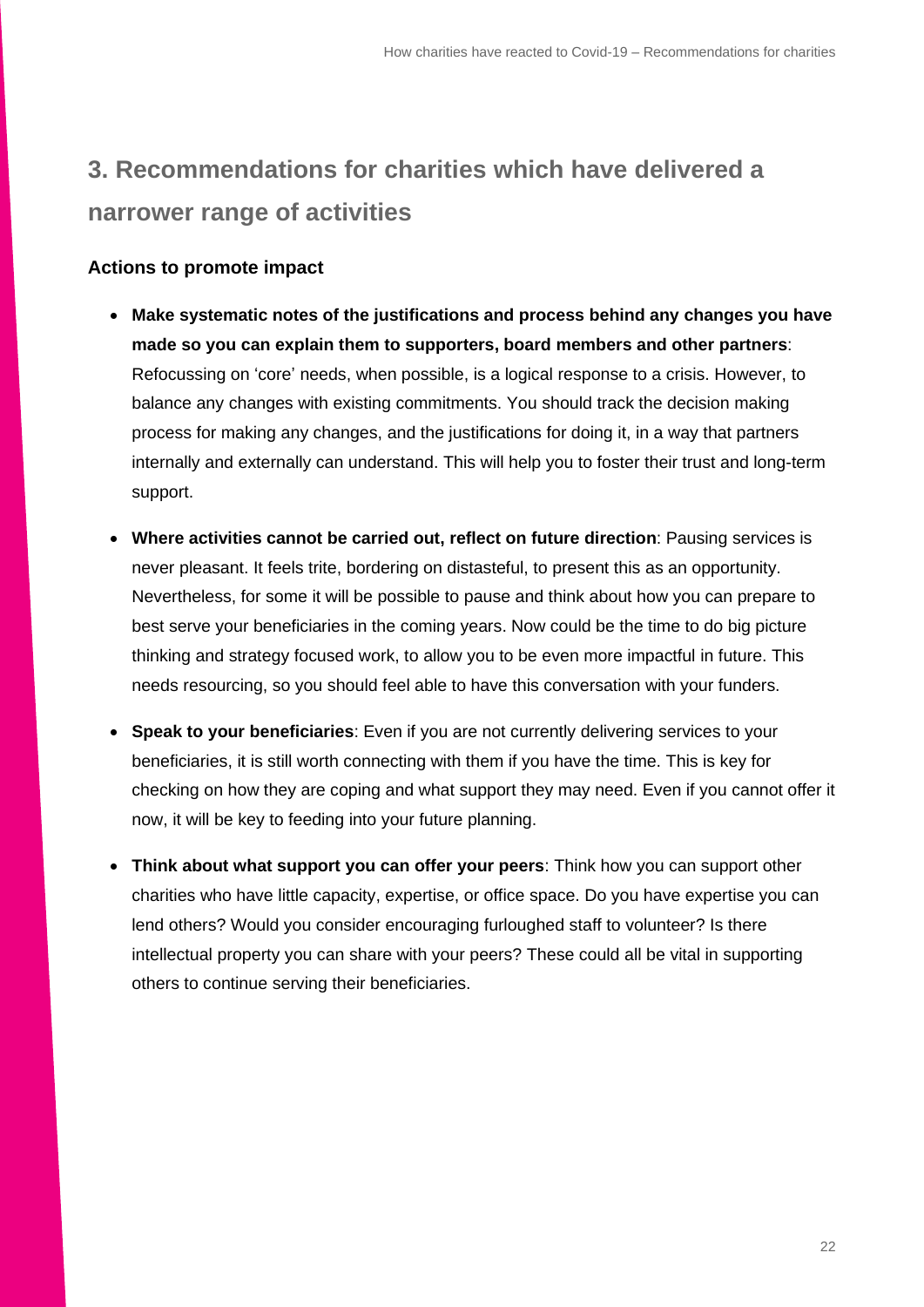# <span id="page-22-0"></span>Recommendations for funders

For charities to reflect, reset and better serve their community, funders need to set the foundations for them to build upon. This involves money, of course, but also time, energy and trust. Many charities are so focused on immediate needs, that they do not have the space to think of the implications of the decisions they are making now.

There are several actions funders can take to help charities consider the bigger picture:

- **Offer core and unrestricted funding**: Rather than limiting support to project funding, offer core funding to build on this vital strategic work. Even better, offer unrestricted funding to allow charities the agility to respond to a crisis like this. Now more than ever, funders need to step up and trust charities to help them be more effective.
- **Look for where you can reduce reporting burdens on your grantees**: Although some funders have shown best practice in this crisis, we heard from several interviewees that said that their staff's time was still being taken up with repetitive or redundant reporting to their supporters. Consider flexible monitoring requirements for existing grant pots as many charities have had to change what they are doing to meet urgent needs. We're particularly concerned about deadlines by which resources have to be used. While they may have been intended to support a crisis response, such limitations can leave charities feeling they have to use the resources in a sub-optimal way.
- **Consider the impact of your funding on the wider sector**: Think broader than your existing grantees. Who is not applying and how might your current processes be excluding them? [Power dynamics](https://www.thinknpc.org/resource-hub/power-dynamics/) are even more important now that many funders have stopped accepting new applications. Limiting access to your funds will have unintended consequences and should not be seen in isolation—this will have knock-on effects for the organisations who may have applied otherwise, and their beneficiaires who will not receive a service.
- **Consider the value of more creative funding pots to meet specific needs**: If possible, think creatively about how to use small pots of funding that remain available, to make a wider difference. For example, most advocacy work happens at a national level, but Covid-19 has shown how important local decisions are to how charities work. Modest funding could allow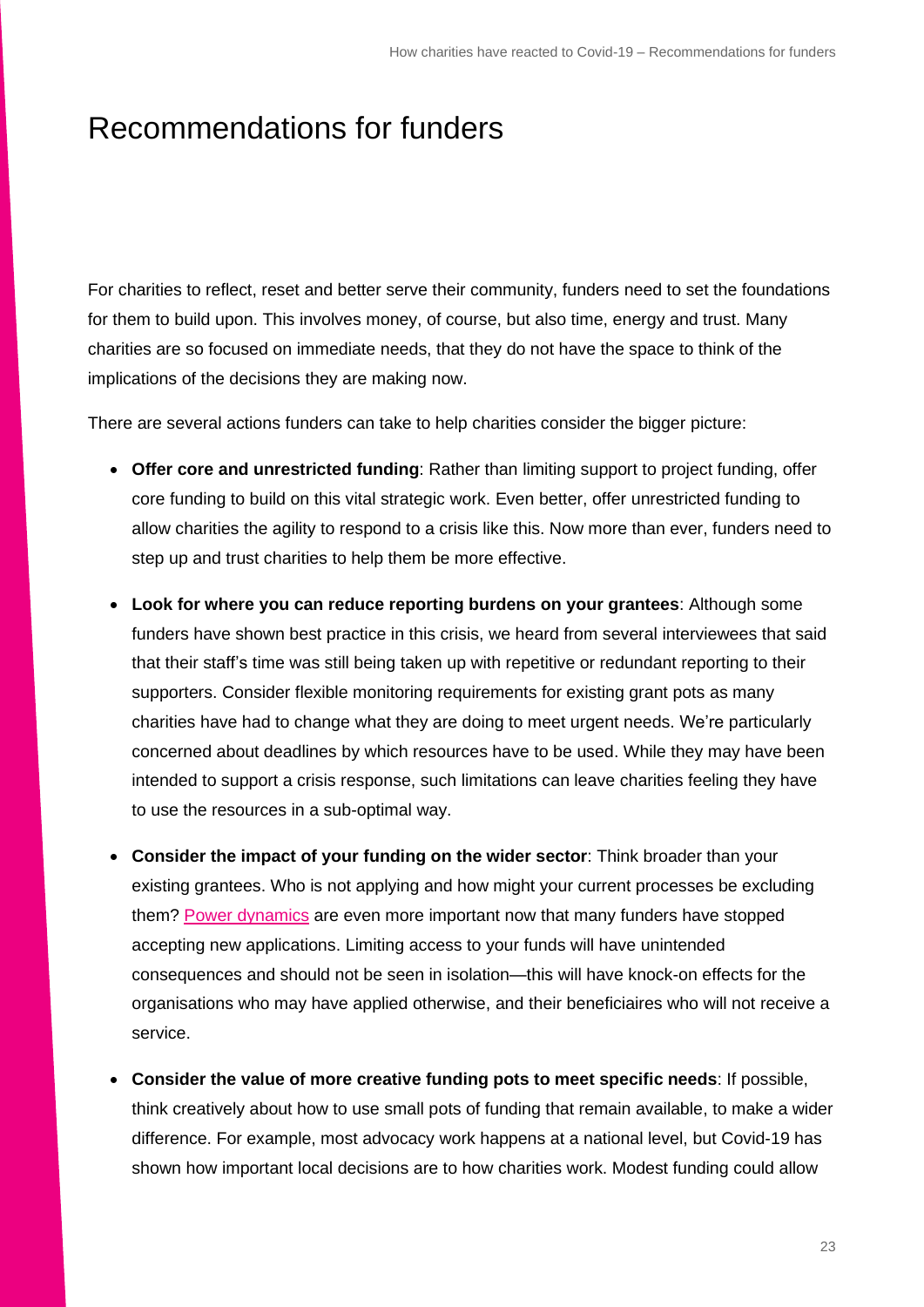small charities time to do crucial advocacy work, to help shape the coronavirus response in their area. Many charities have collaborated while facing up to this crisis, and small pots of funding could encourage organisations to reflect on what they've learnt, and how they can sustain these partnerships into the future—which will be necessary for building back better. Finally, for charities reflecting on the future of their model, recognise that this requires resources too, and consider supporting it.

- **Target your emergency funding to organisations based in the areas hit hardest by the crisis**: Use NPC's interactive [Covid-19 data dashboard](https://www.thinknpc.org/resource-hub/update-interactive-covid-19-data-for-charities-and-funders/) to inform your decisions.
- **Consider the balance of emergency versus 'normal' funding**: Crisis funding is important, but so is continued funding of work intended to create long-term change and to tackle the root causes of the inequalities that have been highlighted by the pandemic. How is your funding approach strengthening those you fund for the longer term?
- **Think more than grants**: Consider what extra networks, capacity, skills or intellectual property you can offer your existing grantees now, particularly if you are not in a position to offer further funding.
- **Recognise and celebrate the good work charities have been doing in this time**: The charity sector needs cheerleaders. The lack of understanding of the impact that charities have was reflected in the comparatively small [emergency funding package](https://www.thinknpc.org/resource-hub/the-750m/) received by the sector. As a funder, you can help combat this lack of understanding by using your networks to speak up about the work your grantees are doing to support people through this crisis.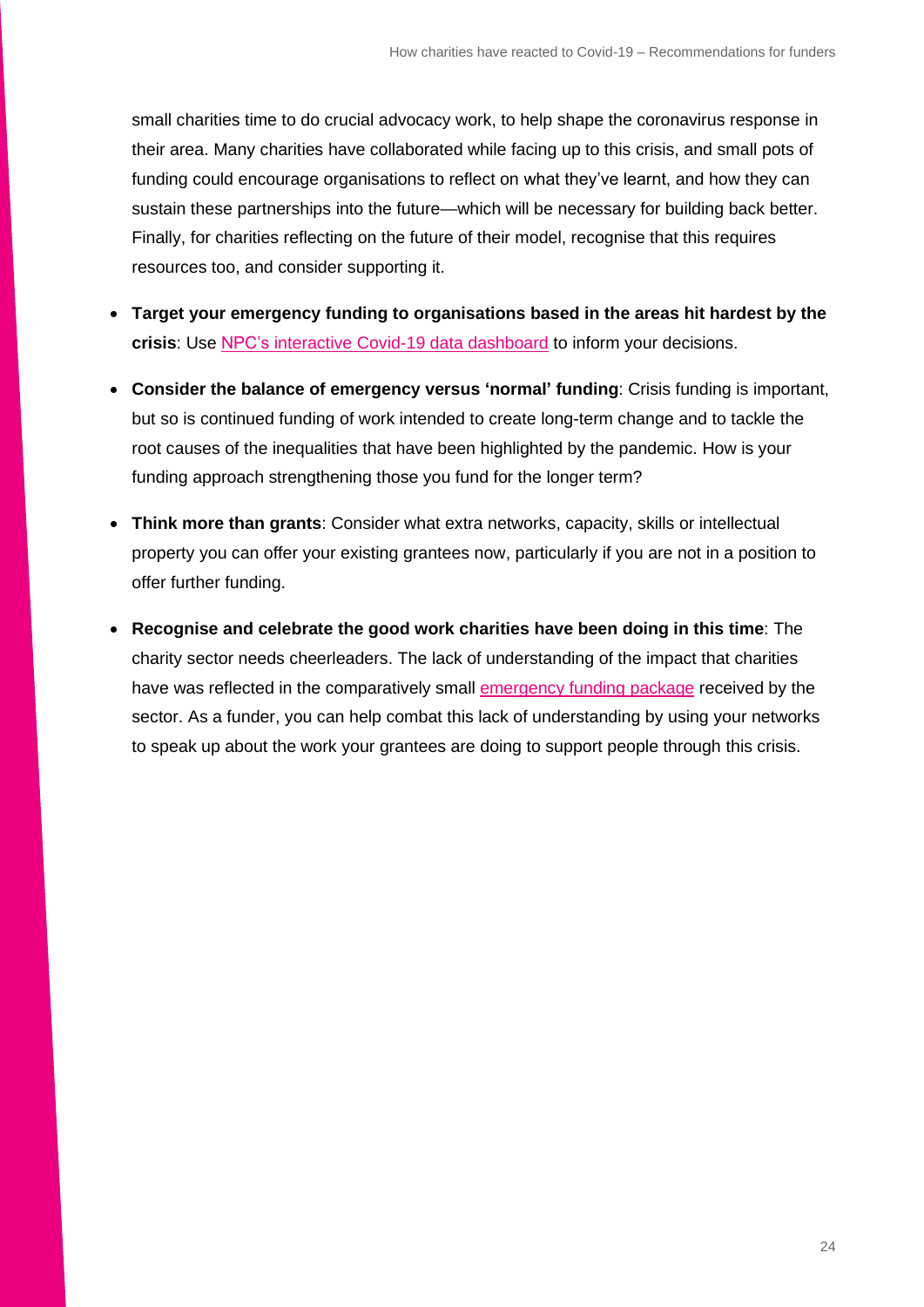# <span id="page-24-0"></span>Recommendations for local and national government

Many of the charities we spoke to told us what they wanted to see from policymakers. We have reproduced those messages here, along with our own recommendations on how their asks could be achieved.

• **Give clear Covid-19 guidance**: Beyond funding, the single most important thing the government can do to help charities plan their response to Covid-19 related need is to be clearer on guidance. We understand that some change is inevitable, but bringing charities and local government into the decision-making process, and informing them of decisions at an earlier stage, will go a long way to combating this problem. Uncertainty prevents charities from planning for the future. Uncertainty means charities cannot prepare services for beneficiaries. Uncertainty wastes time and resources, which charities simply do not have.

Of course, a single set of guidance 'for charities' is impossible, intersecting as they do many different aspects of life. But the government must consider how its advice on specific subjects (such as social distancing) and on specific areas (such as schools or prisons) might impact the work charities do. Charities must be brought into the decision-making process.

- **Make more buildings and spaces open to charities**: One of the main barriers small charities are facing at the moment is a lack of space to deliver services in a socially distanced way. Some councils own property which is currently unused or underused. By acting flexibly and making available space open for use by local charities, local government can do a lot to ensure vulnerable people in their community continue to receive the help they deserve.
- **Recognise and support the impact charities have**: The charities we spoke to generally felt that government did not value them or the work they had been doing during the crisis. This primarily applied to national government, which is several layers removed from the frontline work of many of the charities we spoke to, but in light of the new collaborations formed in the emergency response, local government also needs to ensure that it is recognising the role of charities. Of course, not all charities are as effective as others, and government has to make difficult decisions, but those charities that can demonstrate the value of their work deserve statutory support.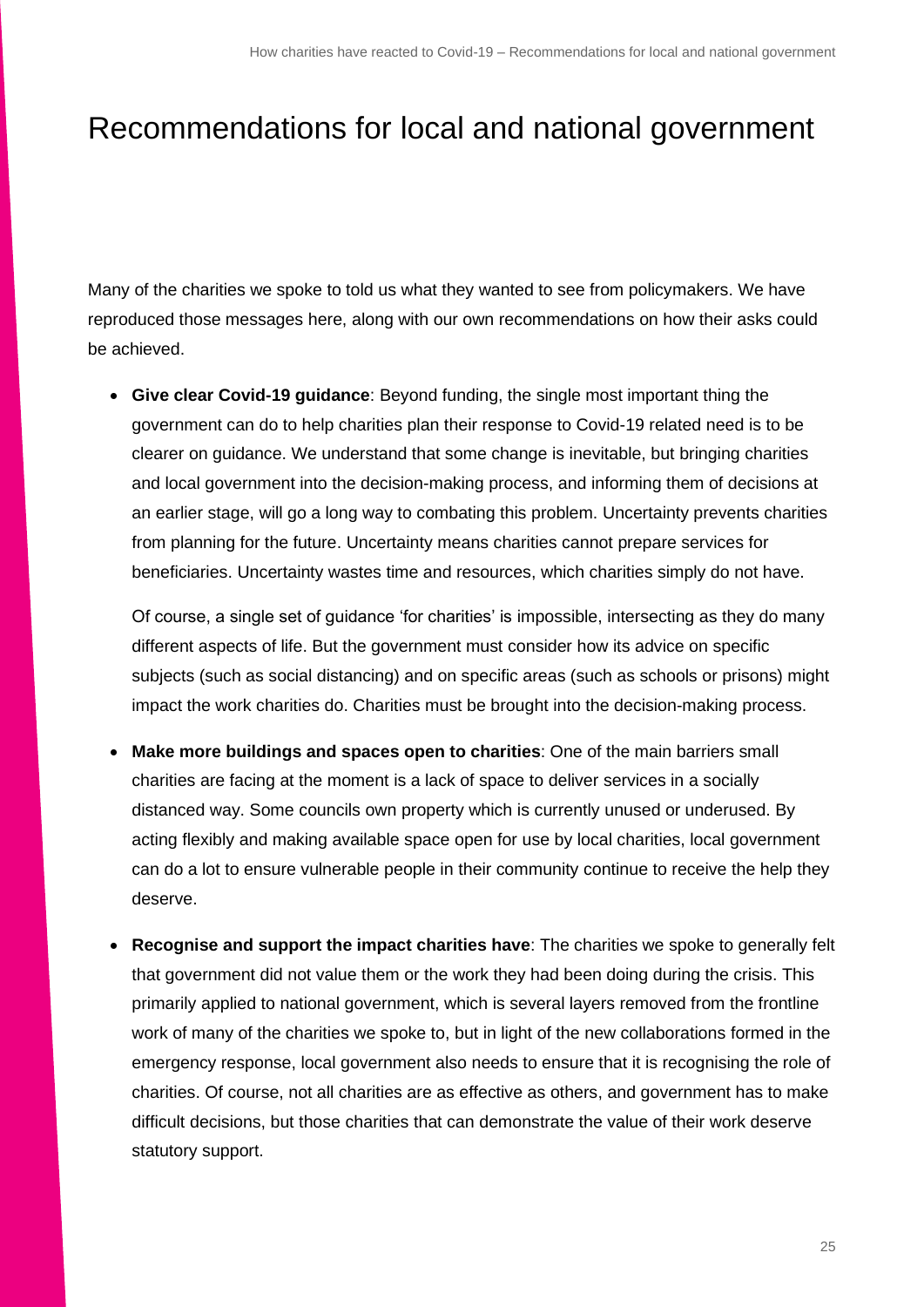If, as seems likely, there is to be recognition of the role of various people and groups who rose up to face this crisis, then charities must be included. Smaller charities who can evidence their impact well and those whose causes may at first glance not seem 'coronavirus-relevant' must not be overlooked. Official recognition would be a positive step, but what effective charities really need is funding. We would urge government to listen to charities, look at their evidence of impact, and when it is clear, support them to keep delivering.